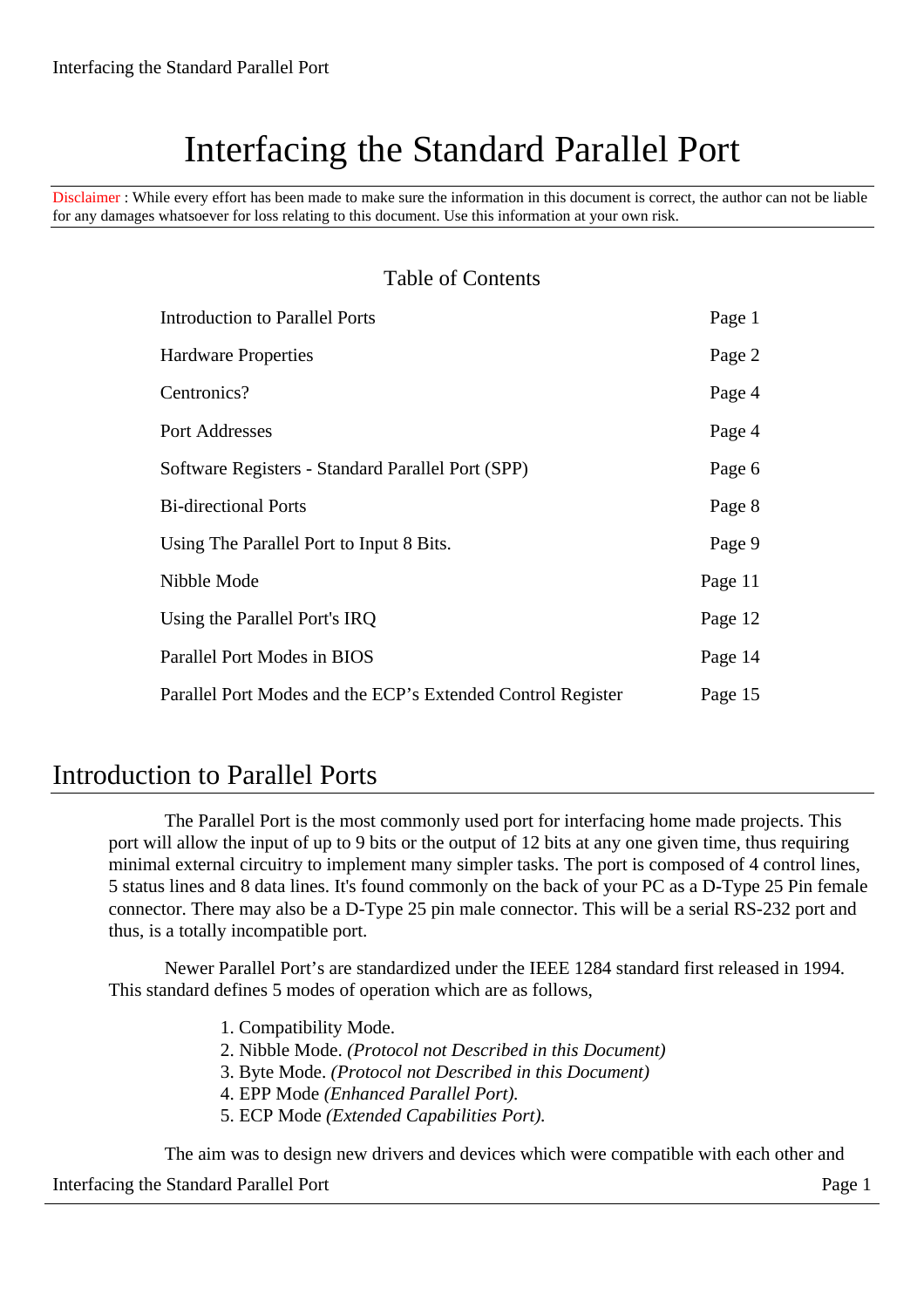also backwards compatible with the Standard Parallel Port (SPP). Compatibility, Nibble & Byte modes use just the standard hardware available on the original Parallel Port cards while EPP & ECP modes require additional hardware which can run at faster speeds, while still being downwards compatible with the Standard Parallel Port.

Compatibility mode or "Centronics Mode" as it is commonly known, can only send data in the forward direction at a typical speed of 50 kbytes per second but can be as high as 150+ kbytes a second. In order to receive data, you must change the mode to either Nibble or Byte mode. Nibble mode can input a nibble *(4 bits)* in the reverse direction. E.g. from device to computer. Byte mode uses the Parallel's bi-directional feature *(found only on some cards)* to input a byte *(8 bits)* of data in the reverse direction.

Extended and Enhanced Parallel Ports use additional hardware to generate and manage handshaking. To output a byte to a printer (or anything in that matter) using compatibility mode, the software must.

- 1. *Write the byte to the Data Port.*
- 2. *Check to see is the printer is busy. If the printer is busy, it will not accept any data, thus any data which is written will be lost.*
- 3. *Take the Strobe (Pin 1) low. This tells the printer that there is the correct data on the data lines. (Pins 2-9)*
- 4. *Put the strobe high again after waiting approximately 5 microseconds after putting the strobe low. (Step 3)*

This limits the speed at which the port can run at. The EPP & ECP ports get around this by letting the hardware check to see if the printer is busy and generate a strobe and /or appropriate handshaking. This means only one I/O instruction need to be performed, thus increasing the speed. These ports can output at around 1-2 megabytes per second. The ECP port also has the advantage of using DMA channels and FIFO buffers, thus data can be shifted around without using I/O instructions.

## *Hardware Properties*

On the next page is a table of the "Pin Outs" of the D-Type 25 Pin connector and the Centronics 34 Pin connector. The D-Type 25 pin connector is the most common connector found on the Parallel Port of the computer, while the Centronics Connector is commonly found on printers. The IEEE 1284 standard however specifies 3 different connectors for use with the Parallel Port. The first one, 1284 Type A is the D-Type 25 connector found on the back of most computers. The 2nd is the 1284 Type B which is the 36 pin Centronics Connector found on most printers.

IEEE 1284 Type C however, is a 36 conductor connector like the Centronics, but smaller. This connector is claimed to have a better clip latch, better electrical properties and is easier to assemble. It also contains two more pins for signals which can be used to see whether the other device connected,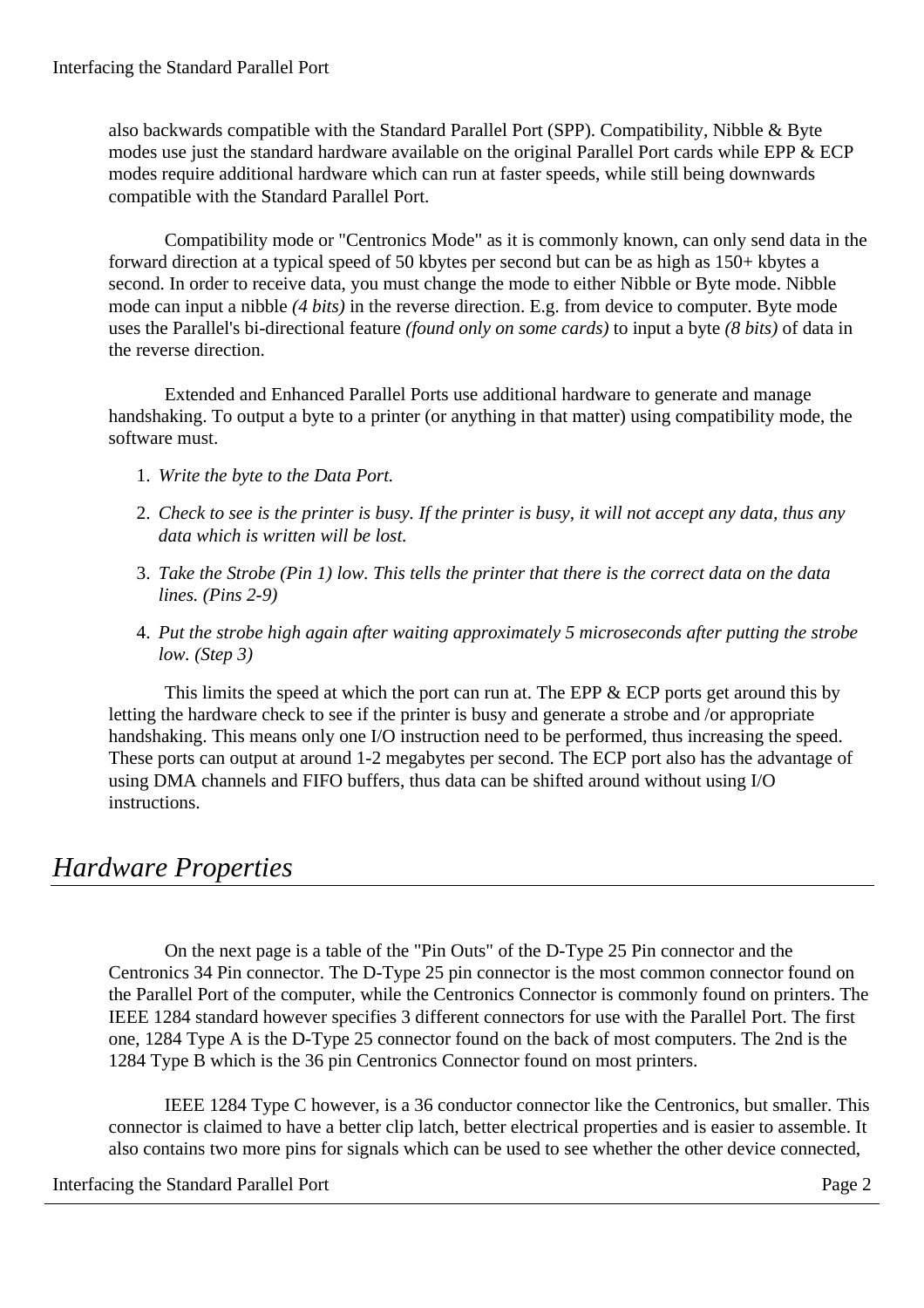| Pin No (D-     | Pin No         | <b>SPP Signal</b> | <b>Direction   Register</b> |               | <b>Hardware</b> |
|----------------|----------------|-------------------|-----------------------------|---------------|-----------------|
| Type $25)$     | (Centronics)   |                   | In/out                      |               | <b>Inverted</b> |
| 1              | 1              | nStrobe           | In/Out                      | Control       | Yes             |
| $\overline{2}$ | $\overline{2}$ | Data 0            | Out                         | Data          |                 |
| 3              | 3              | Data 1            | Out                         | Data          |                 |
| $\overline{4}$ | $\overline{4}$ | Data 2            | Out                         | Data          |                 |
| 5              | 5              | Data 3            | Out                         | Data          |                 |
| 6              | 6              | Data 4            | Out                         | Data          |                 |
| 7              | 7              | Data 5            | Out                         | Data          |                 |
| 8              | 8              | Data 6            | Out                         | Data          |                 |
| 9              | 9              | Data 7            | Out                         | Data          |                 |
| 10             | 10             | nAck              | In                          | <b>Status</b> |                 |
| 11             | 11             | <b>Busy</b>       | In                          | <b>Status</b> | Yes             |
| 12             | 12             | Paper-Out         | In                          | <b>Status</b> |                 |
|                |                | PaperEnd          |                             |               |                 |
| 13             | 13             | Select            | In                          | <b>Status</b> |                 |
| 14             | 14             | nAuto-Linefeed    | In/Out                      | Control       | Yes             |
| 15             | 32             | nError / nFault   | In                          | <b>Status</b> |                 |
| 16             | 31             | nInitialize       | In/Out                      | Control       |                 |
| 17             | 36             | nSelect-Printer   | In/Out                      | Control       | Yes             |
|                |                | nSelect-In        |                             |               |                 |
| $18 - 25$      | 19-30          | Ground            | Gnd                         |               |                 |

has power. 1284 Type C connectors are recommended for new designs, so we can look forward on seeing these new connectors in the near future.

Table 1. Pin Assignments of the D-Type 25 pin Parallel Port Connector.

The above table uses "n" in front of the signal name to denote that the signal is active low. e.g. nError. If the printer has occurred an error then this line is low. This line normally is high, should the printer be functioning correctly. The "Hardware Inverted" means the signal is inverted by the Parallel card's hardware. Such an example is the Busy line. If +5v (Logic 1) was applied to this pin and the status register read, it would return back a 0 in Bit 7 of the Status Register.

The output of the Parallel Port is normally TTL logic levels. The voltage levels are the easy part. The current you can sink and source varies from port to port. Most Parallel Ports implemented in ASIC, can sink and source around 12mA. However these are just some of the figures taken from Data sheets, Sink/Source 6mA, Source 12mA/Sink 20mA, Sink 16mA/Source 4mA, Sink/Source 12mA. As you can see they vary quite a bit. The best bet is to use a buffer, so the least current is drawn from the Parallel Port.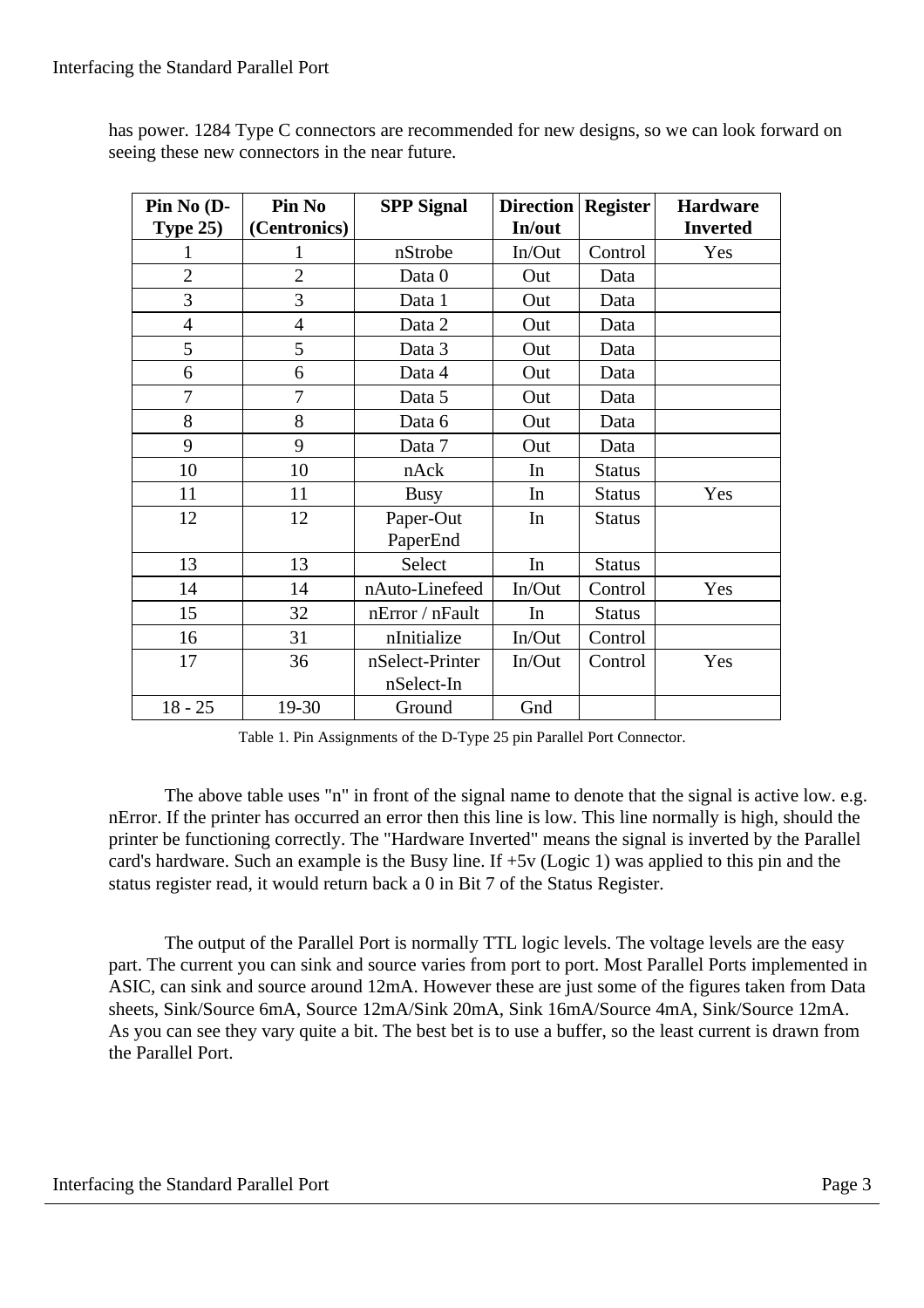## *Centronics?*

Centronics is an early standard for transferring data from a host to the printer. The majority of printers use this handshake. This handshake is normally implemented using a Standard Parallel Port under software control. Below is a simplified diagram of the 'Centronics' Protocol.



#### **Centronics Handshake**

Data is first applied on the Parallel Port pins 2 to 7. The host then checks to see if the printer is busy. i.e. the busy line should be low. The program then asserts the strobe, waits a minimum of 1μS, and then de-asserts the strobe. Data is normally read by the printer/peripheral on the rising edge of the strobe. The printer will indicate that it is busy processing data via the Busy line. Once the printer has accepted data, it will acknowledge the byte by a negative pulse about 5μS on the nAck line.

Quite often the host will ignore the nAck line to save time. Latter in the Extended Capabilities Port, you will see a Fast Centronics Mode, which lets the hardware do all the handshaking for you. All the programmer must do is write the byte of data to the I/O port. The hardware will check to see if the printer is busy, generate the strobe. Note that this mode commonly doesn't check the nAck either.

## *Port Addresses*

The Parallel Port has three commonly used base addresses. These are listed in table 2, below. The 3BCh base address was originally introduced used for Parallel Ports on early Video Cards. This address then disappeared for a while, when Parallel Ports were later removed from Video Cards. They has now reappeared as an option for Parallel Ports integrated onto motherboards, upon which their configuration can be changed using BIOS.

LPT1 is normally assigned base address 378h, while LPT2 is assigned 278h. However this may not always be the case as explained later. 378h & 278h have always been commonly used for Parallel Ports. The lower case h denotes that it is in hexadecimal. These addresses may change from machine to machine.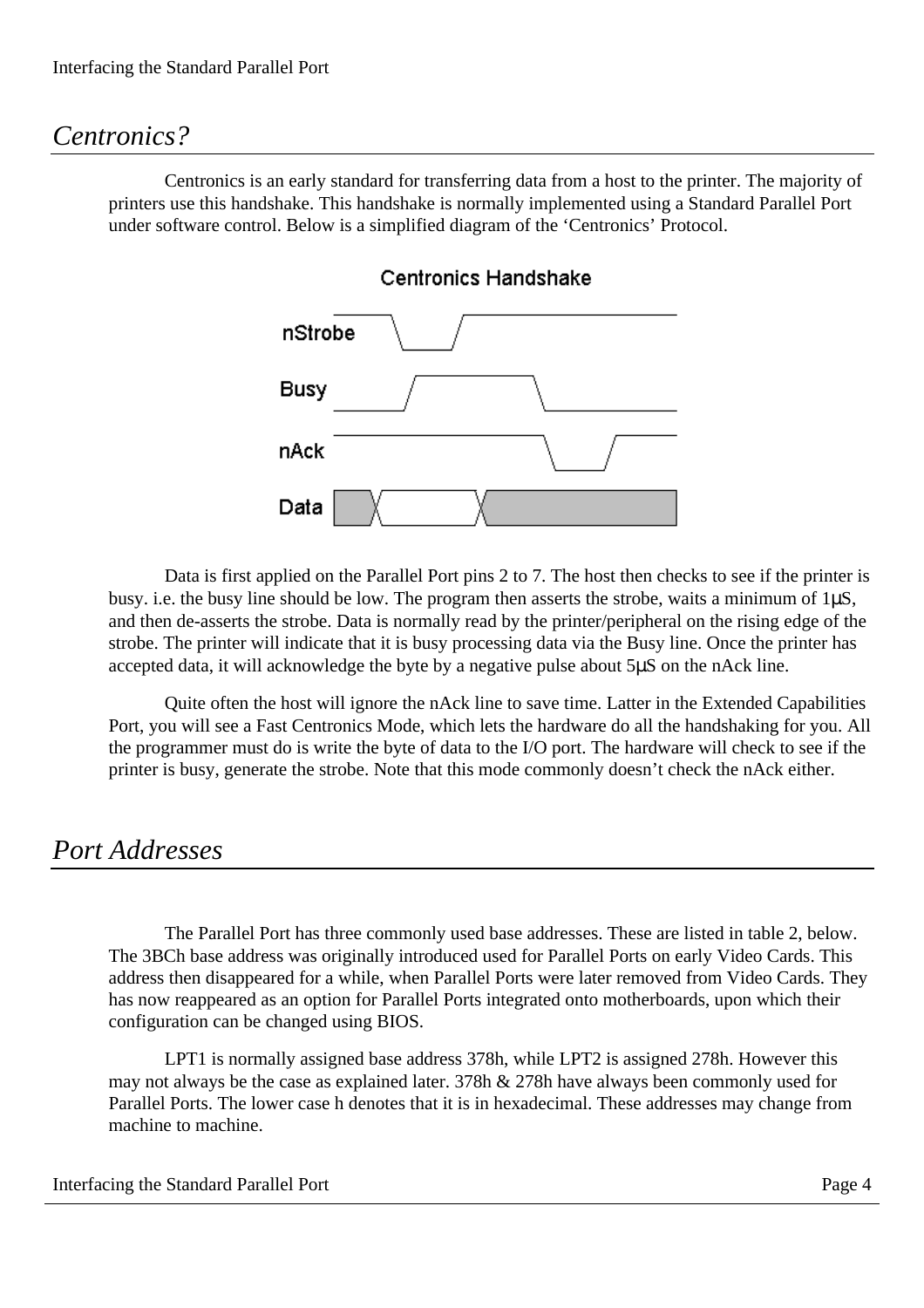| <b>Address</b> | <b>Notes:</b>                                                                                                                                                      |
|----------------|--------------------------------------------------------------------------------------------------------------------------------------------------------------------|
| 3BCh - 3BFh    | Used for Parallel Ports which were incorporated in to<br>Video Cards and now, commonly an option for Ports<br>controlled by BIOS. - Doesn't support ECP addresses. |
| 378h - 37Fh    | <b>Usual Address For LPT 1</b>                                                                                                                                     |
| 278h - 27Fh    | <b>Usual Address For LPT 2</b>                                                                                                                                     |

Table 2 Port Addresses

When the computer is first turned on, BIOS (Basic Input/Output System) will determine the number of ports you have and assign device labels LPT1, LPT2 & LPT3 to them. BIOS first looks at address 3BCh. If a Parallel Port is found here, it is assigned as LPT1, then it searches at location 378h. If a Parallel card is found there, it is assigned the next free device label. This would be LPT1 if a card wasn't found at 3BCh or LPT2 if a card was found at 3BCh. The last *port of call*, is 278h and follows the same procedure than the other two ports. Therefore it is possible to have a LPT2 which is at 378h and not at the expected address 278h.

What can make this even confusing, is that some manufacturers of Parallel Port Cards, have jumpers which allow you to set your Port to LPT1, LPT2, LPT3. Now what address is LPT1? - On the majority of cards LPT1 is 378h, and LPT2, 278h, but some will use 3BCh as LPT1, 378h as LPT1 and 278h as LPT2. *Life wasn't meant to be easy.*

The assigned devices LPT1, LPT2 & LPT3 should not be a worry to people wishing to interface devices to their PC's. Most of the time the base address is used to interface the port rather than LPT1 etc. However should you want to find the address of LPT1 or any of the **L**ine **P**rin**T**er Devices, you can use a lookup table provided by BIOS. When BIOS assigns addresses to your printer devices, it stores the address at specific locations in memory, so we can find them.

| <b>Start Address</b> | <b>Function</b>              |
|----------------------|------------------------------|
| 0000:0408            | <b>LPT1's Base Address</b>   |
| 0000:040A            | <b>LPT2's Base Address</b>   |
| 0000:040C            | <b>LPT3's Base Address</b>   |
| 0000:040E            | LPT4's Base Address (Note 1) |

Table 3 - LPT Addresses in the BIOS Data Area

*Note 1 : Address 0000:040E in the BIOS Data Area may be used as the Extended Bios Data Area in PS/2 and newer Bioses, and thus this field may be invalid.*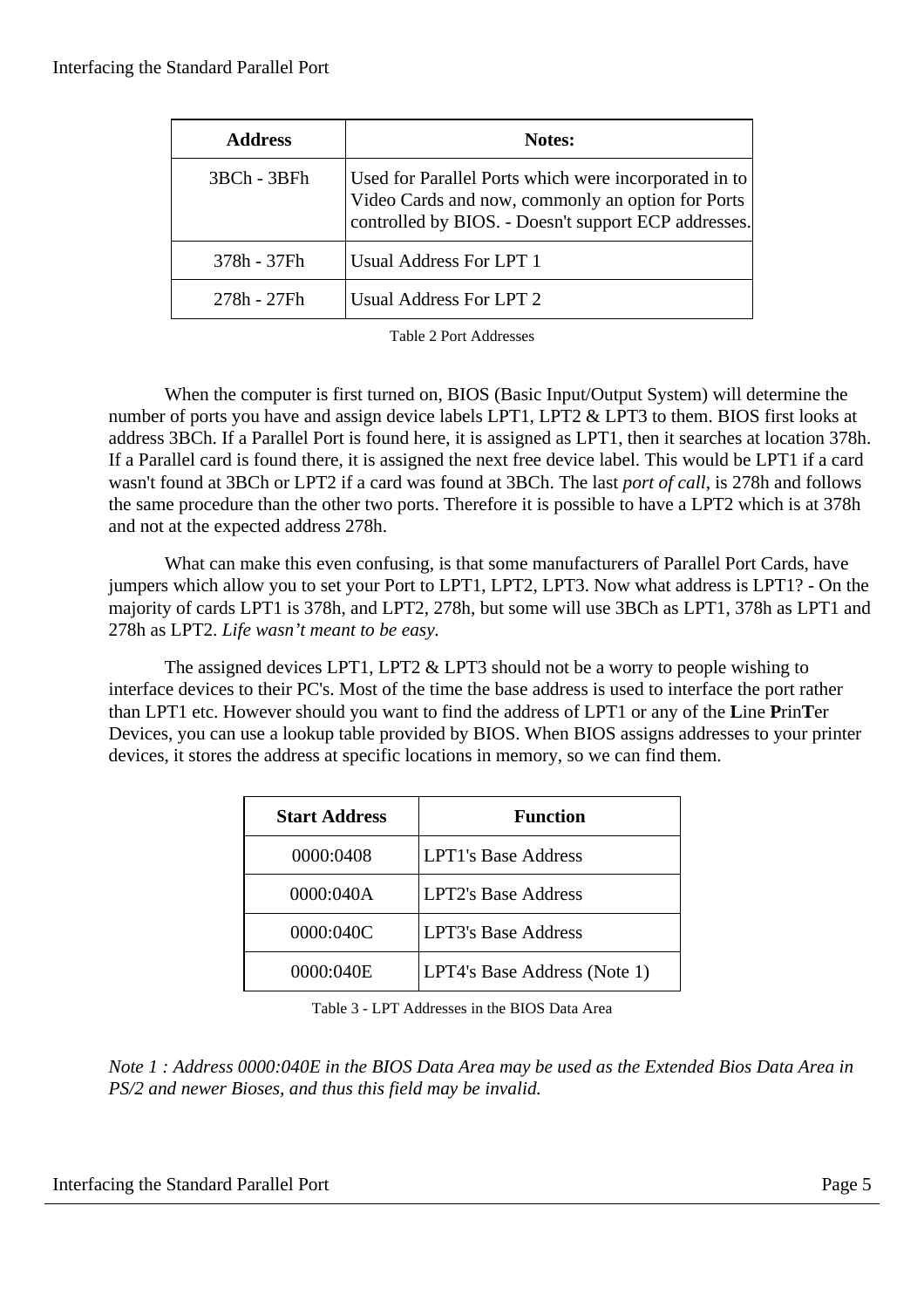The above table, table 3, shows the address at which we can find the Printer Port's addresses in the BIOS Data Area. Each address will take up 2 bytes. The following sample program in C, shows how you can read these locations to obtain the addresses of your printer ports.

```
#include <stdio.h>
#include <dos.h>
void main(void)
{
 unsigned int far *ptraddr; /* Pointer to location of Port Addresses */
 unsigned int address; \overline{\phantom{a}} /* Address of Port */
  int a;
  ptraddr=(unsigned int far *)0x00000408;
 for (a = 0; a < 3; a++) {
     address = *ptraddr;
    if (address == 0) printf("No port found for LPT%d \n",a+1);
     else
           printf("Address assigned to LPT%d is %Xh\n",a+1,address);
     *ptraddr++;
    }
}
```
## Software Registers - Standard Parallel Port (SPP)

| <b>Offset</b> | <b>Name</b> | <b>Read/Write</b> | Bit No. | <b>Properties</b>   |
|---------------|-------------|-------------------|---------|---------------------|
| $Base + 0$    | Data Port   | Write (Note-1)    | Bit 7   | Data $7$ (Pin 9)    |
|               |             |                   | Bit 6   | Data $6$ (Pin 8)    |
|               |             |                   | Bit 5   | Data $5$ (Pin 7)    |
|               |             |                   | Bit 4   | Data $4$ (Pin 6)    |
|               |             |                   | Bit 3   | Data $3$ (Pin $5$ ) |
|               |             |                   | Bit 2   | Data $2$ (Pin 4)    |
|               |             |                   | Bit 1   | Data $1$ (Pin 3)    |
|               |             |                   | Bit 0   | Data $0$ (Pin 2)    |

Table 4 Data Port

*Note 1 : If the Port is bi-directional then Read and Write Operations can be performed on the Data Register.*

The base address, usually called the Data Port or Data Register is simply used for outputting data on the Parallel Port's data lines (Pins 2-9). This register is normally a write only port. If you read from the port, you should get the last byte sent. However if your port is bi-directional, you can receive data on this address. See *Bi-directional Ports* for more detail.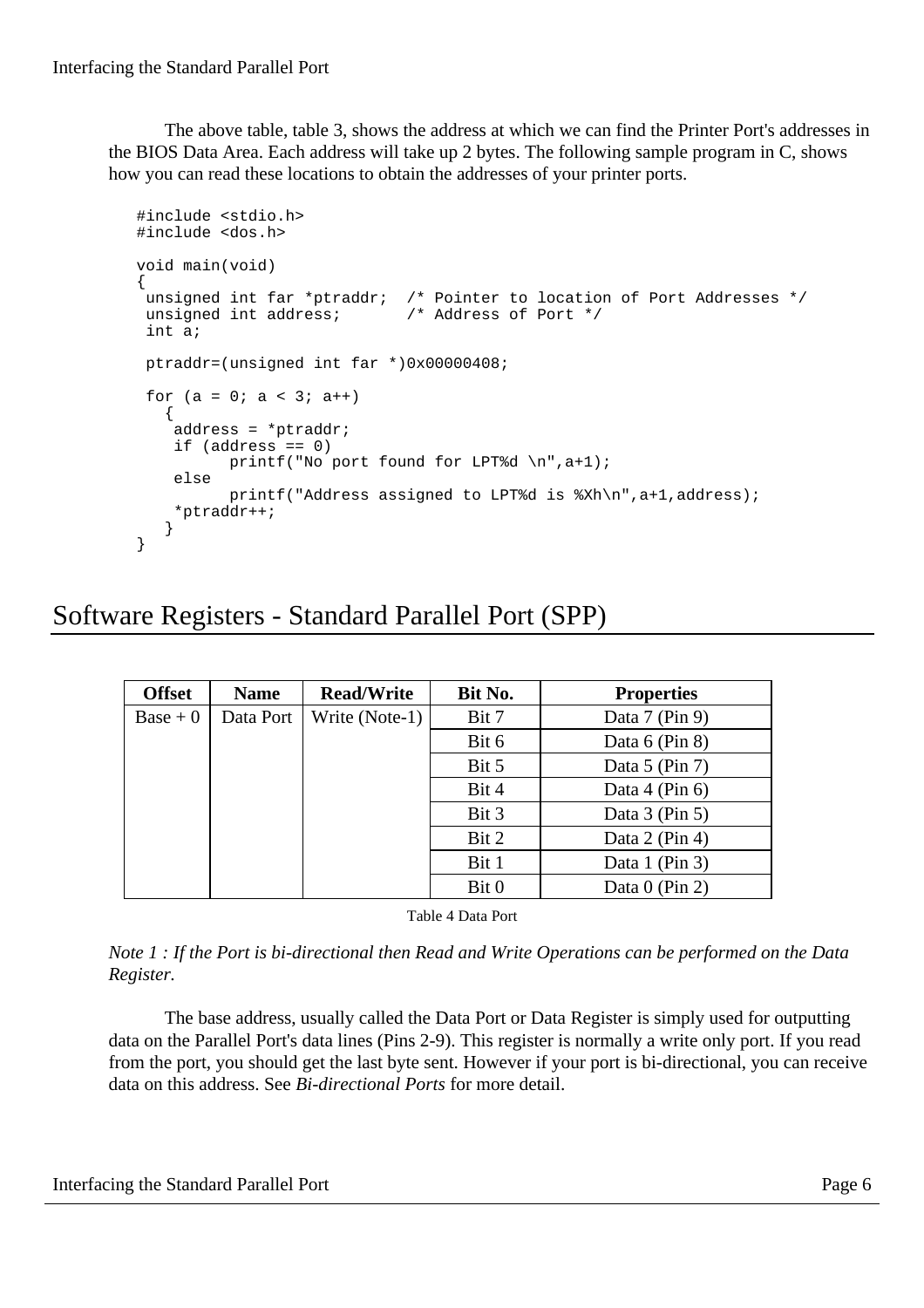| $Base + 1$ Status Port | Read Only | Bit 7 | <b>Busy</b> |
|------------------------|-----------|-------|-------------|
|                        |           | Bit 6 | Ack         |
|                        |           | Bit 5 | Paper Out   |
|                        |           | Bit 4 | Select In   |
|                        |           | Bit 3 | Error       |
|                        |           | Bit 2 | IRQ (Not)   |
|                        |           | Bit 1 | Reserved    |
|                        |           | Bit 0 | Reserved    |

Table 5 Status Port

The Status Port (base address  $+ 1$ ) is a read only port. Any data written to this port will be ignored. The Status Port is made up of 5 input lines (Pins 10,11,12,13 & 15), a IRQ status register and two reserved bits. Please note that Bit 7 (Busy) is a active low input. E.g. If bit 7 happens to show a logic 0, this means that there is  $+5v$  at pin 11. Likewise with Bit 2. (nIRQ) If this bit shows a '1' then an interrupt has **not** occurred.

| $Base + 2$ | Control | Read/Write | Bit 7 | Unused                     |
|------------|---------|------------|-------|----------------------------|
|            | Port    |            | Bit 6 | Unused                     |
|            |         |            | Bit 5 | Enable bi-directional Port |
|            |         |            | Bit 4 | Enable IRQ Via Ack Line    |
|            |         |            | Bit 3 | <b>Select Printer</b>      |
|            |         |            | Bit 2 | Initialize Printer (Reset) |
|            |         |            | Bit 1 | Auto Linefeed              |
|            |         |            | Bit 0 | Strobe                     |

The Control Port (base address  $+ 2$ ) was intended as a write only port. When a printer is attached to the Parallel Port, four "controls" are used. These are Strobe, Auto Linefeed, Initialize and Select Printer, all of which are inverted except Initialize.

The printer would not send a signal to initialize the computer, nor would it tell the computer to use auto linefeed. However these four outputs can also be used for inputs. If the computer has placed a pin high (e.g. +5v) and your device wanted to take it low, you would effectively short out the port, causing a conflict on that pin. Therefore these lines are "open collector" outputs *(or open drain for CMOS devices*). This means that it has two states. A low state (0v) and a high impedance state (open circuit).

Normally the Printer Card will have internal pull-up resistors, but as you would expect, not all will. Some may just have open collector outputs, while others may even have normal totem pole outputs. In order to make your device work correctly on as many Printer Ports as possible, you can use an external resistor as well. Should you already have an internal resistor, then it will act in Parallel with it, or if you have Totem pole outputs, the resistor will act as a load.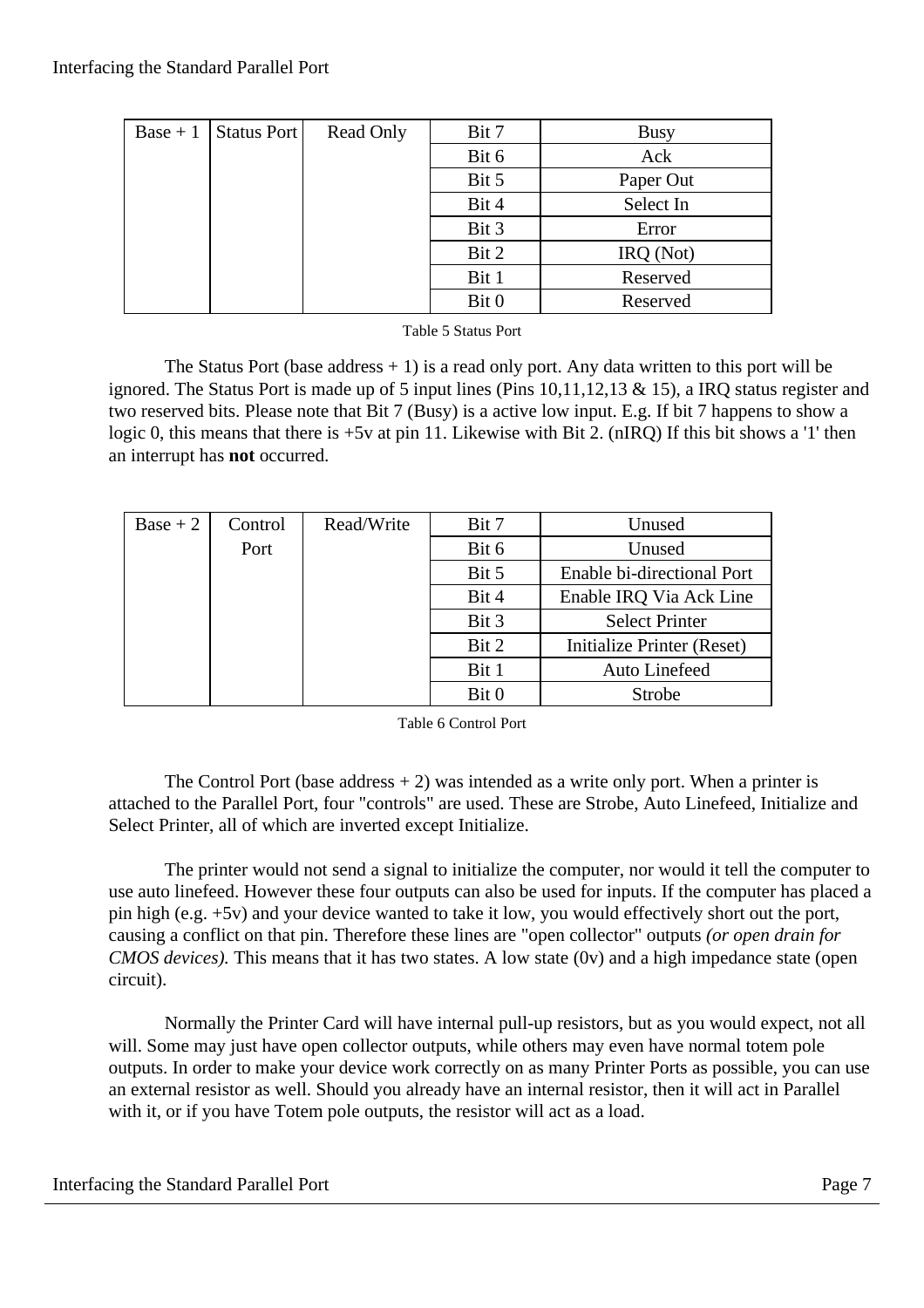An external 4.7k resistor can be used to pull the pin high. I wouldn't use anything lower, just in case you do have an internal pull up resistor, as the external resistor would act in parallel giving effectively, a lower value pull up resistor. When in high impedance state the pin on the Parallel Port is high (+5v). When in this state, your external device can pull the pin low and have the control port change read a different value. This way the 4 pins of the Control Port can be used for bi-directional data transfer. However the Control Port must be set to xxxx0100 to be able to read data, that is all pins to be +5v at the port so that you can pull it down to GND (logic 0).

Bits 4 & 5 are internal controls. Bit four will enable the IRQ *(See Using the Parallel Ports IRQ)* and Bit 5 will enable the bi-directional port meaning that you can input 8 bits using (DATA0-7). This mode is only possible if your card supports it. Bits 6  $\&$  7 are reserved. Any writes to these two bits will be ignored.

## *Bi-directional Ports*

The schematic diagram below, shows a simplified view of the Parallel Port's Data Register. The original Parallel Port card's implemented 74LS logic. These days all this is crammed into one ASIC, but the theory of operation is still the same.



#### Standard Parallel Port Bi-Directional Operation

The non bi-directional ports were manufactured with the 74LS374's output enable tied permanent low, thus the data port is always output only. When you read the Parallel Port's data register, the data comes from the 74LS374 which is also connected to the data pins. Now if you can overdrive the '374 you can effectively have a Bi-directional Port. *(or a input only port, once you blow up the latches output!)*

What is very concerning is that people have actually done this. I've seen one circuit, a scope connected to the Parallel Port distributed on the Internet. The author uses an ADC of some type, but finds the ADC requires transistors on each data line, to make it work! No wonder why. Others have had similar trouble, the 68HC11 cannot sink enough current (30 to 40mA!)

Interfacing the Standard Parallel Port Page 8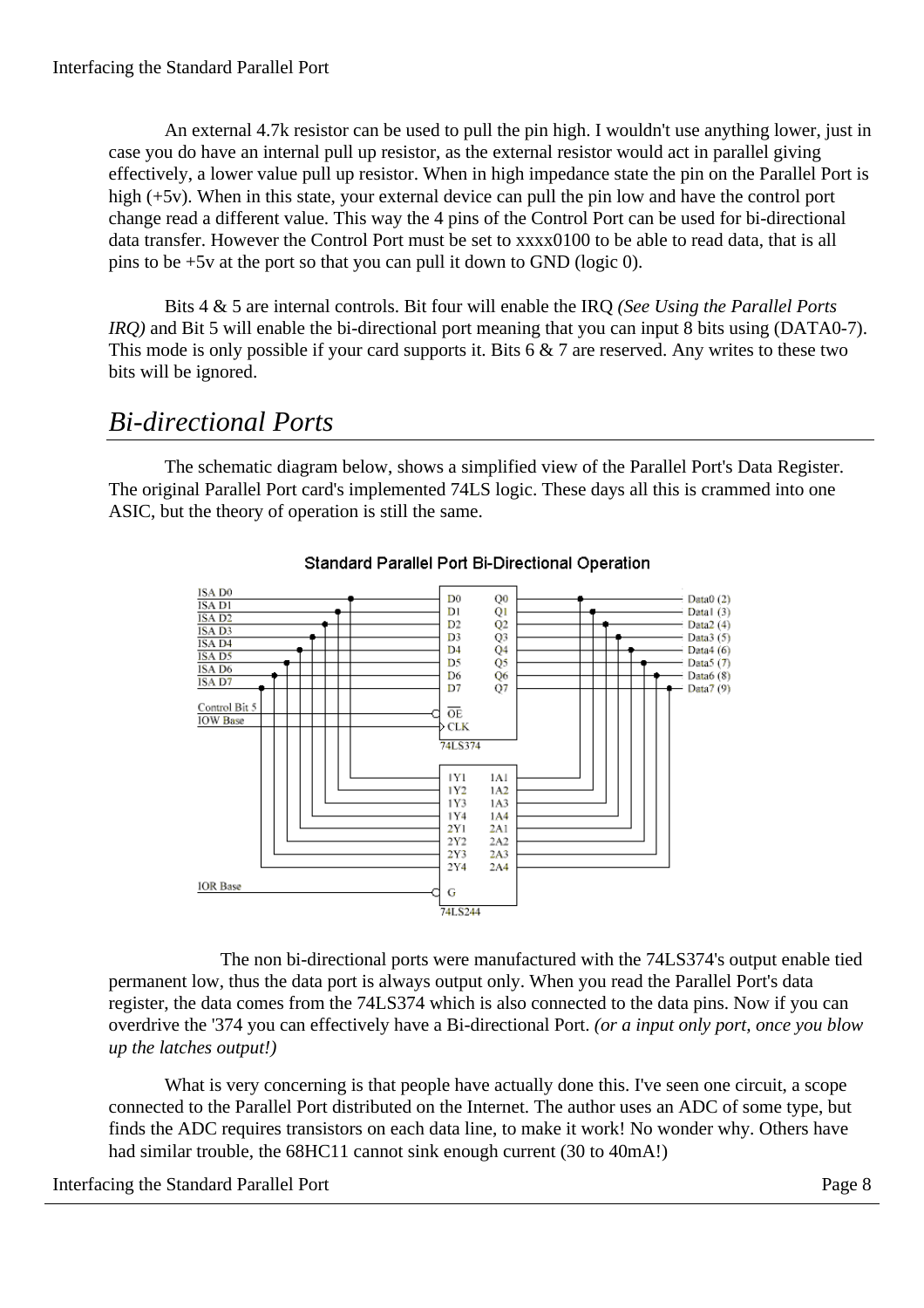Bi-directional ports use Control Bit 5 connected to the 374's OE so that it's output drivers can be turned off. This way you can read data present on the Parallel Port's Data Pins, without having bus conflicts and excessive current drains.

Bit 5 of the Control Port enables or disables the bi-directional function of the Parallel Port. This is only available on true bi-directional ports. When this bit is set to one, pins 2 to 9 go into high impedance state. Once in this state you can enter data on these lines and retrieve it from the Data Port (base address). Any data which is written to the data port will be stored but will not be available at the data pins. To turn off bi-directional mode, set bit 5 of the Control Port to '0'.

However not all ports behave in the same way. Other ports may require setting bit 6 of the Control Port to enable Bi-directional mode and setting of Bit 5 to dis-enable Bi-directional mode, Different manufacturers implement their bi-directional ports in different ways. If you wish to use your Bi-directional port to input data, test it with a logic probe or multimeter first to make sure it is in bidirectional mode.

## Using The Parallel Port to Input 8 Bits.

If your Parallel Port doesn't support bi-directional mode, don't despair. You can input a maximum of 9 bits at any one given time. To do this you can use the 5 input lines of the Status Port and the 4 inputs (open collector) lines of the Control Port.



The inputs to the Parallel Port has be chosen as such, to make life easier for us. Busy just happens to be the MSB (Bit 7) of the Status Port, then in ascending order comes Ack, Paper Out and Select, making up the most significant nibble of the Control Port. The Bars are used to represent which inputs are Hardware inverted, i.e.  $+5v$  will read 0 from the register, while GND will read 1. The Status Port only has one inverted input.

The Control port is used to read the least significant nibble. As described before, the control port has open collector outputs, i.e. two possible states, high impedance and GND. If we connect our inputs directly to the port *(For example an ADC0804 with totem pole outputs)* , a conflict will result if the input is high and the port is trying to pull it down. Therefore we use open collector inverters.

However this is not always entirely necessary. If we were connecting single pole switches to the port with a pull up resistor, then there is no need to bother with this protection. Also if your software initializes the control port with xxxx0100 so that all the pins on the control port are high,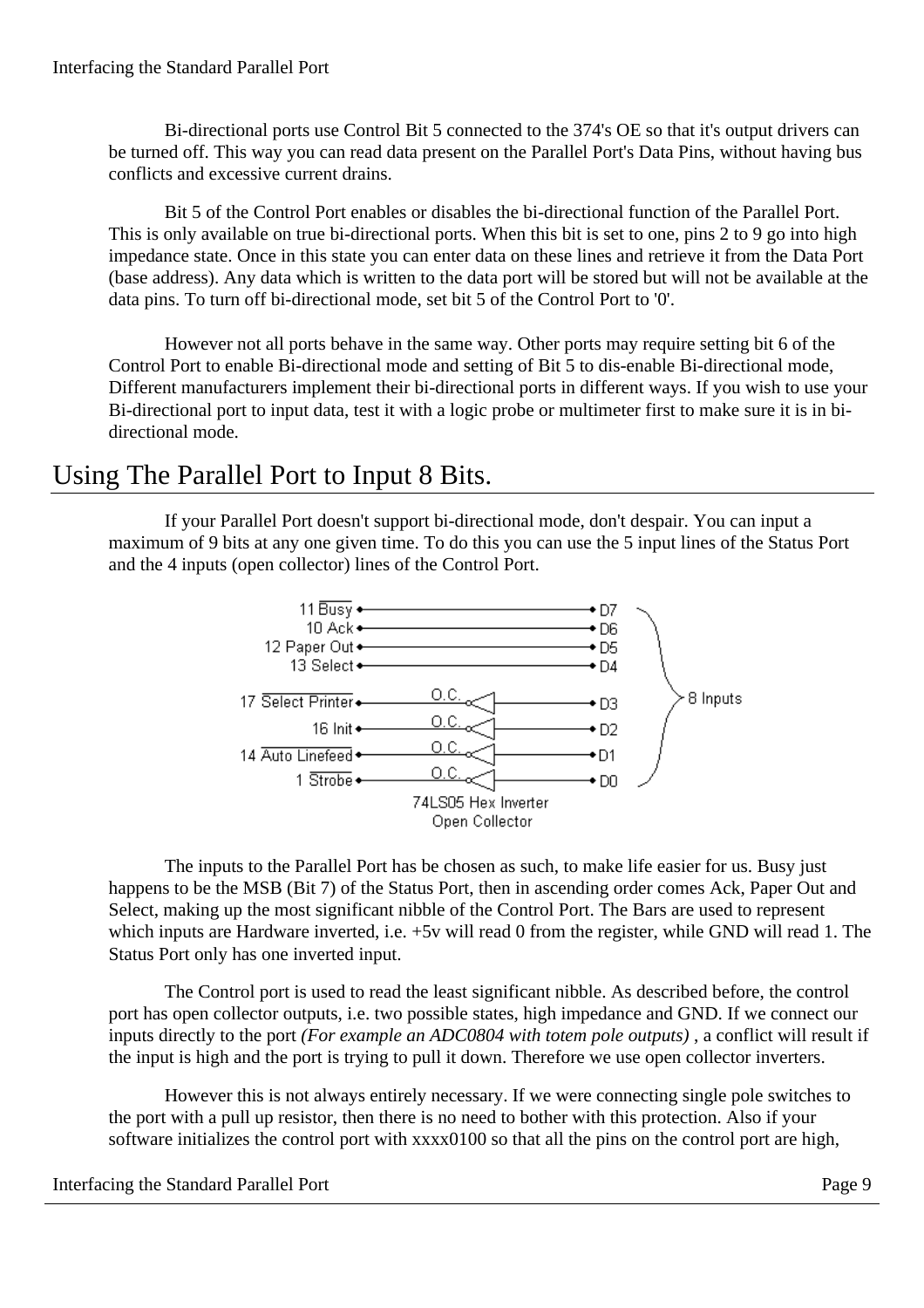then it may be unnecessary. If however you don't bother and your device is connected to the Parallel Port before your software has a chance to initialize then you may encounter problems.

Another problem to be aware of is the pull up resistors on the control port. The average pullup resistor is 4.7k. In order to pull the line low, your device will need to sink 1mA, which some low powered devices may struggle to do. Now what happens if I suggest that some ports have 1K pull up resistors? Yes, there are such cards. Your device now has to sink 5mA. More reason to use the open collector inverters.

Open collector inverters were chosen over open collector buffers as they are more popular, and thus easier to obtain. There is no reason, however why you can't use them. Another possibility is to use transistors.

The input, D3 is connected via the inverter to Select Printer. Select Printer just happens to be bit 3 of the control port. D2, D1 & D0 are connected to Init, Auto linefeed and strobe, respectively to make up the lower nibble. Now this is done, all we have to do is assemble the byte using software. The first thing we must do is to write xxxx0100 to the Control Port. This places all the control port lines high, so they can be pulled down to input data.

outportb(CONTROL, inportb(CONTROL) & 0xF0 | 0x04);

Now that this is done, we can read the most significant nibble. This just happens to be the most significant nibble of the status port. As we are only interested in the MSnibble we will AND the results with 0xF0, so that the LSnibble is clear. Busy is hardware inverted, but we won't worry about it now. Once the two bytes are constructed, we can kill two birds with one stone by toggling Busy and Init at the same time.

 $a = (inportb(STATUS) & 0xF0);$  /\* Read MSnibble \*/

We can now read the LSnibble. This just happens to be LSnibble of the control port - How convenient! This time we are not interested with the MSnibble of the port, thus we AND the result with 0x0F to clear the MSnibble. Once this is done, it is time to combine the two bytes together. This is done by OR'ing the two bytes. This now leaves us with one byte, however we are not finished yet. Bits 2 and 7 are inverted. This is overcome by XOR'ing the byte with 0x84, which toggles the two bits.

```
a = a |(inportb(CONTROL) & 0x0F); /* Read LSnibble */
a = a \land 0x84; /* Toggle Bit 2 & 7 */
```
**Note: Some control ports are not open collector, but have totem pole outputs. This is also the case with EPP and ECP Ports. Normally when you place a Parallel Port in ECP or EPP mode, the control port becomes totem pole outputs only. Now what happens if you connect your device to the Parallel Port in this mode? Therefore, in the interest of portability I recommend using the next circuit, reading a nibble at a time.**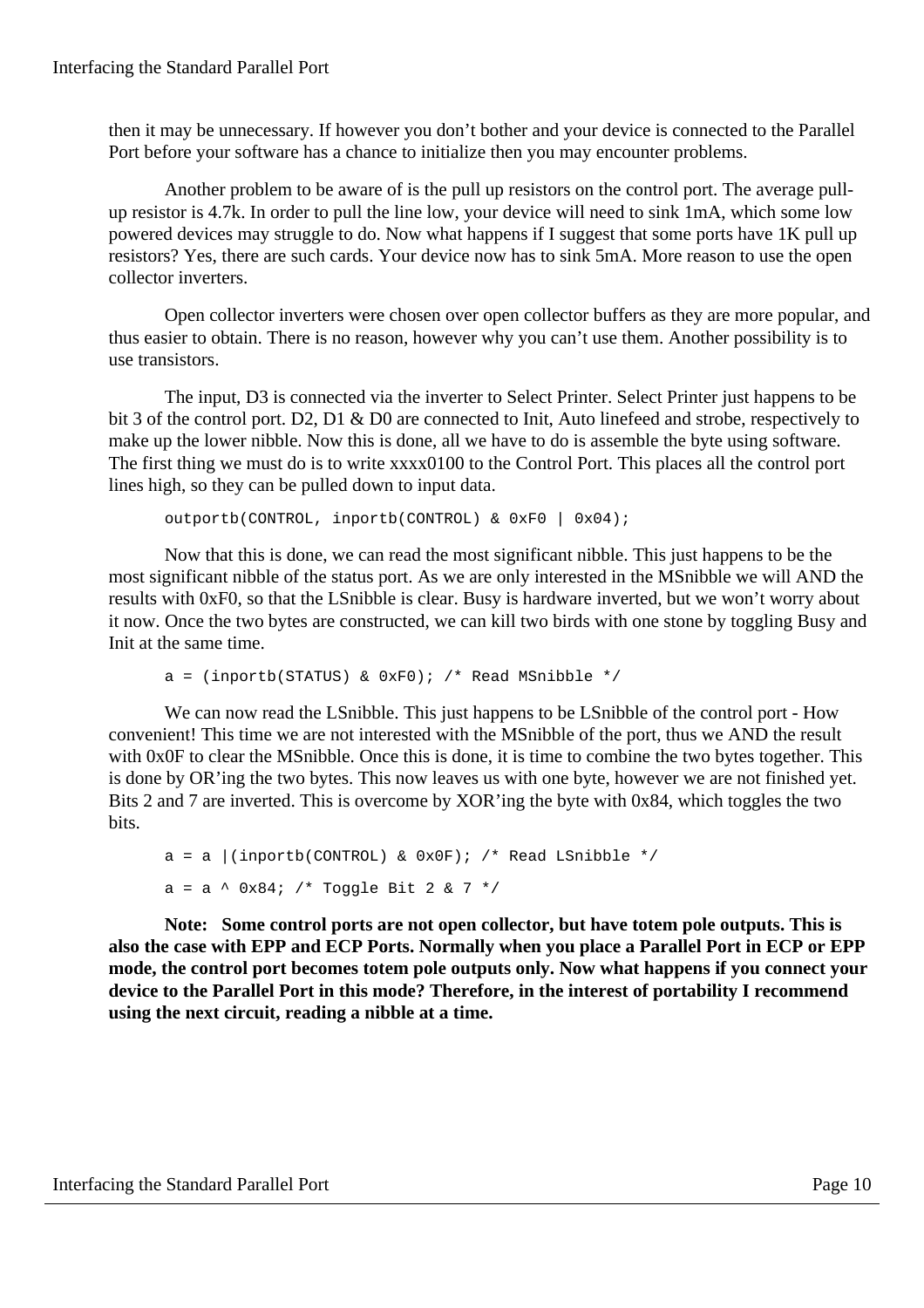## Nibble Mode

Nibble mode is the preferred way of reading 8 bits of data without placing the port in reverse mode and using the data lines. Nibble mode uses a Quad 2 line to 1 line multiplexer to read a nibble of data at a time. Then it "switches" to the other nibble and reads its. Software can then be used to construct the two nibbles into a byte. The only disadvantage of this technique is that it is slower. It now requires a few I/O instructions to read the one byte, and it requires the use of an external IC.



The operation of the 74LS157, Quad 2 line to 1 line multiplexer is quite simple. It simply acts as four switches. When the A/B input is low, the A inputs are selected. E.g. 1A passes through to 1Y, 2A passes through to 2Y etc. When the A/B is high, the B inputs are selected. The Y outputs are connected up to the Parallel Port's status port, in such a manner that it represents the MSnibble of the status register. While this is not necessary, it makes the software easier.

To use this circuit, first we must initialize the multiplexer to switch either inputs A or B. We will read the LSnibble first, thus we must place A/B low. The strobe is hardware inverted, thus we must set Bit 0 of the control port to get a low on Pin 1.

outportb(CONTROL, inportb(CONTROL) | 0x01); /\* Select Low Nibble (A)\*/

Once the low nibble is selected, we can read the LSnibble from the Status Port. Take note that the Busy Line is inverted, however we won't tackle it just yet. We are only interested in the MSnibble of the result, thus we AND the result with 0xF0, to clear the LSnibble.

 $a = (inportb(STATUS) & x(SF0));$  /\* Read Low Nibble \*/

Now it's time to shift the nibble we have just read to the LSnibble of variable a,

 $a = a \gg 4$ ; /\* Shift Right 4 Bits \*/

We are now half way there. It's time to get the MSnibble, thus we must switch the multiplexer to select inputs B. Then we can read the MSnibble and put the two nibbles together to make a byte,

Interfacing the Standard Parallel Port Page 11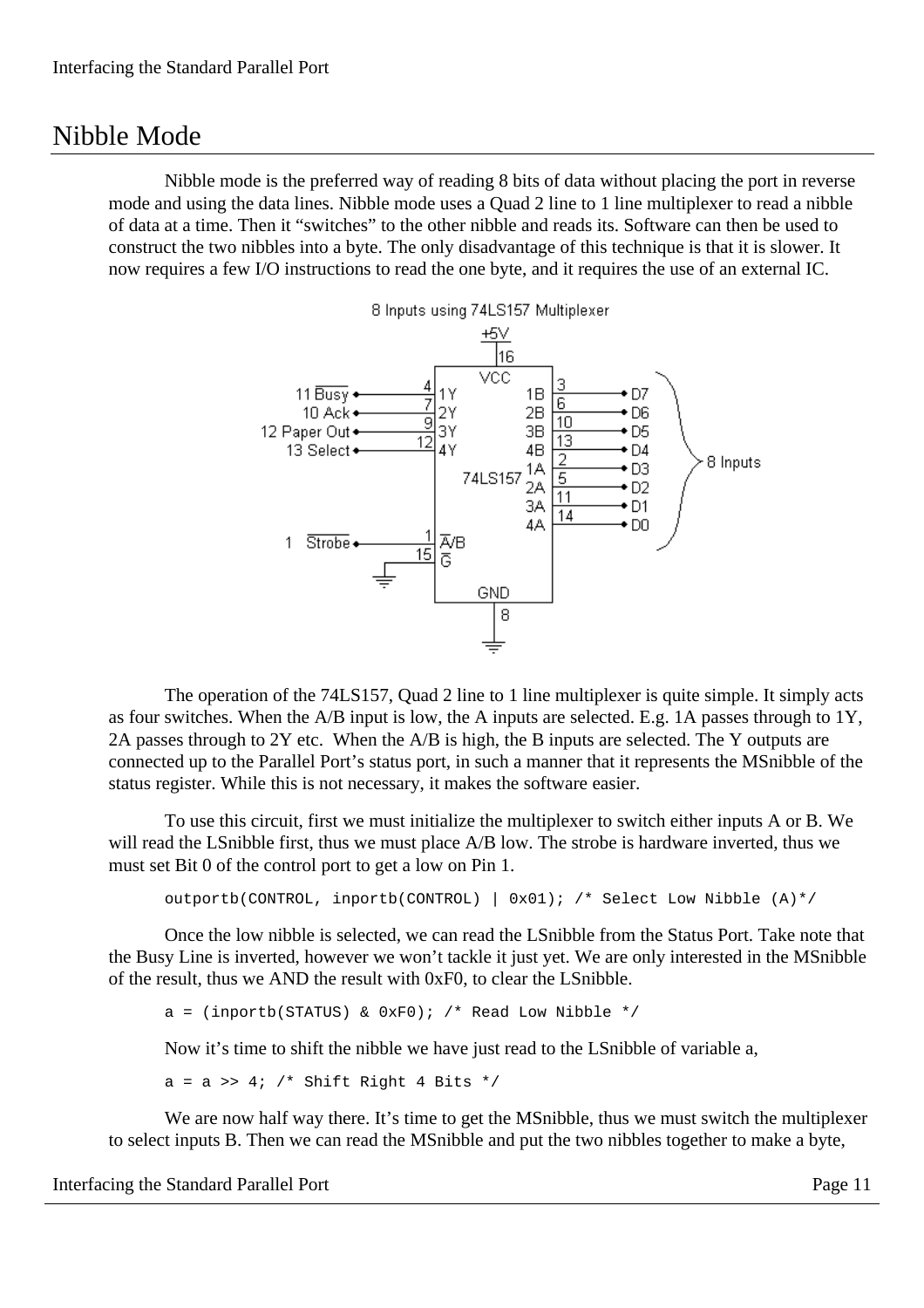```
outportb(CONTROL, inportb(CONTROL) & 0xFE); /* Select High Nibble (B)*/
a = a |(inportb(STATUS) & 0xF0); /* Read High Nibble */
byte = byte \textdegree 0x88;
```
The last line toggles two inverted bits which were read in on the Busy line. It may be necessary to add delays in the process, if the incorrect results are being returned.

## Using the Parallel Port's IRQ

The Parallel Port's interrupt request is not used for printing under DOS or Windows. Early versions of OS-2 used them, but don't anymore. Interrupts are good when interfacing monitoring devices such as high temp alarms etc, where you don't know when it is going to be activated. It's more efficient to have an interrupt request rather than have the software poll the ports regularly to see if something has changed. This is even more noticeable if you are using your computer for other tasks, such as with a multitasking operating system.

The Parallel Port's interrupt request is normally IRQ5 or IRQ7 but may be something else if these are in use. It may also be possible that the interrupts are totally disabled on the card, if the card was only used for printing. The Parallel Port interrupt can be disabled and enabled using bit 4 of the control register, *Enable IRQ Via Ack Line.* Once enabled, an interrupt will occur upon a low to high transition (rising edge) of the nACK. However like always, some cards may trigger the interrupt on the high to low transition.

The following code is an Interrupt Polarity Tester, which serves as two things. It will determine which polarity your Parallel Port interrupt is, while also giving you an example for how to use the Parallel Port's Interrupt. It checks if your interrupt is generated on the rising or falling edge of the nACK line. To use the program simply wire **one of** the Data lines (Pins 2 to 9) to the Ack Pin (Pin 10). The easiest way to do this is to bridge some solder from DATA7 (Pin 9) to ACK (Pin 10) on a male DB25 connector.

```
% Parallel Port Interrupt Polarity Tester */<br>
/* 2nd February 1998 */<br>
/* Copyright 1997 Craig Peacock */<br>
/* WWW - http://www.senet.com.au/~cpeacock */<br>
*/
/* 2nd February 1998
% Copyright 1997 Craig Peacock<br>/* WWW - http://www.senet.com
/* WWW - http://www.senet.com.au/~cpeacock */
/* Email - cpeacock@senet.com.au */
#include <dos.h>
#define PORTADDRESS 0x378 /* Enter Your Port Address Here */<br>#define IRO 7 /* IRO Here */
                              /* IRQ Here */#define DATA PORTADDRESS+0
#define STATUS PORTADDRESS+1
#define CONTROL PORTADDRESS+2
#define PIC1 0x20
#define PIC2 0xA0
int interflag; /* Interrupt Flag */
int picaddr; /* Programmable Interrupt Controller (PIC) Base Address */
```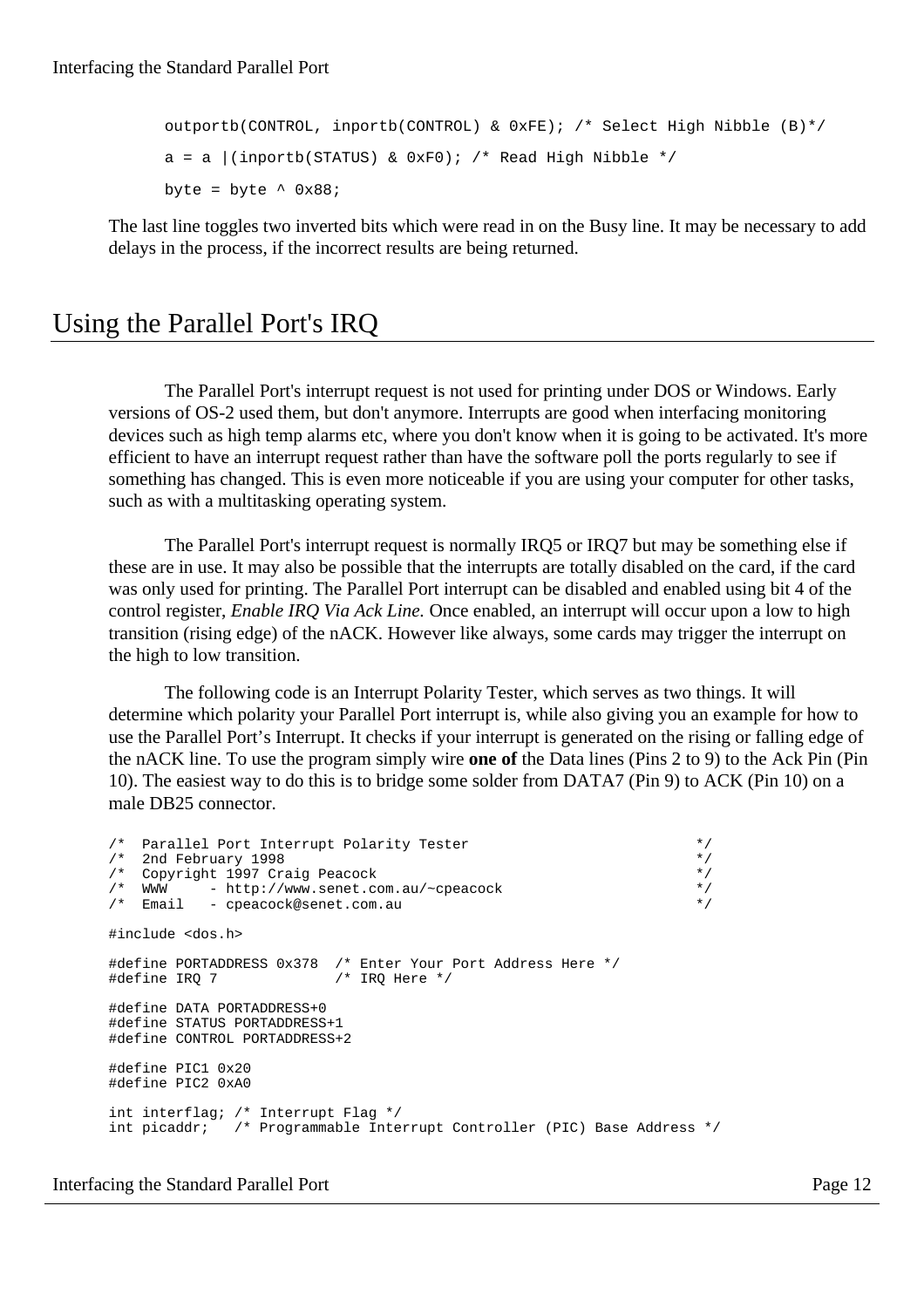#### Interfacing the Standard Parallel Port

```
void interrupt (*oldhandler)();
void interrupt parisr() /* Interrupt Service Routine (ISR) */
{
   interflag = 1;
   outportb(picaddr,0x20); /* End of Interrupt (EOI) */
}
void main(void)
{
  int c;
  int intno; /* Interrupt Vector Number */
  int picmask; /* PIC's Mask */
  /* Calculate Interrupt Vector, PIC Addr & Mask. */
 if (IRQ >= 2 & & IRQ <= 7) {
                              intno = IRQ + 0x08; picaddr = PIC1;
                               picmask = 1;
                              picmask = picmask << IRQ;
                      }
 if (IRQ >= 8 && IRQ <= 15) {
                               intro = IRQ + 0x68; picaddr = PIC2;
                               picmask = 1;
                                picmask = picmask << (IRQ-8);
                      }
 if (IRQ < 2 || IRQ > 15){
         printf("IRQ Out of Range\n");
         exit();
       }
 outportb(CONTROL, inportb(CONTROL) & 0xDF); /* Make sure port is in Forward Direction */
  outportb(DATA,0xFF);
oldhandler = getvect(intno); /* Save Old Interrupt Vector */<br>setvect(intno, parisr); /* Set New Interrupt Vector Ent
                               /* Set New Interrupt Vector Entry */
 outportb(picaddr+1,inportb(picaddr+1) & (0xFF - picmask)); /* Un-Mask Pic */
 outportb(CONTROL, inportb(CONTROL) | 0x10); /* Enable Parallel Port IRQ's */
 clrscr();
 printf("Parallel Port Interrupt Polarity Tester\n");
 printf("IRQ %d : INTNO %02X : PIC Addr 0x%X : Mask 0x%02X\n",IRQ,intno,picaddr,picmask);
\intinterflag = 0; /* Reset Interrupt Flag */
delay(10);outportb(DATA,0x00); /* High to Low Transition */<br>delay(10); /* Wait */
delav(10);
 if (interflag == 1) printf("Interrupts Occur on High to Low Transition of ACK.\langle n^n \rangle;
  else
    {
     outportb(DATA,0xFF); /* Low to High Transition */
    delay(10); \frac{1}{x} wait */
 if (interflag == 1) printf("Interrupts Occur on Low to High Transition of ACK.\n");
 else printf("No Interrupt Activity Occurred. \nCheck IRQ Number, Port Address "
                  "and Wiring.");
     }
  outportb(CONTROL, inportb(CONTROL) & 0xEF); /* Disable Parallel Port IRQ's */
  outportb(picaddr+1,inportb(picaddr+1) | picmask); /* Mask Pic */
 setvect(intno, oldhandler); /* Restore old Interrupt Vector Before Exit */
}
```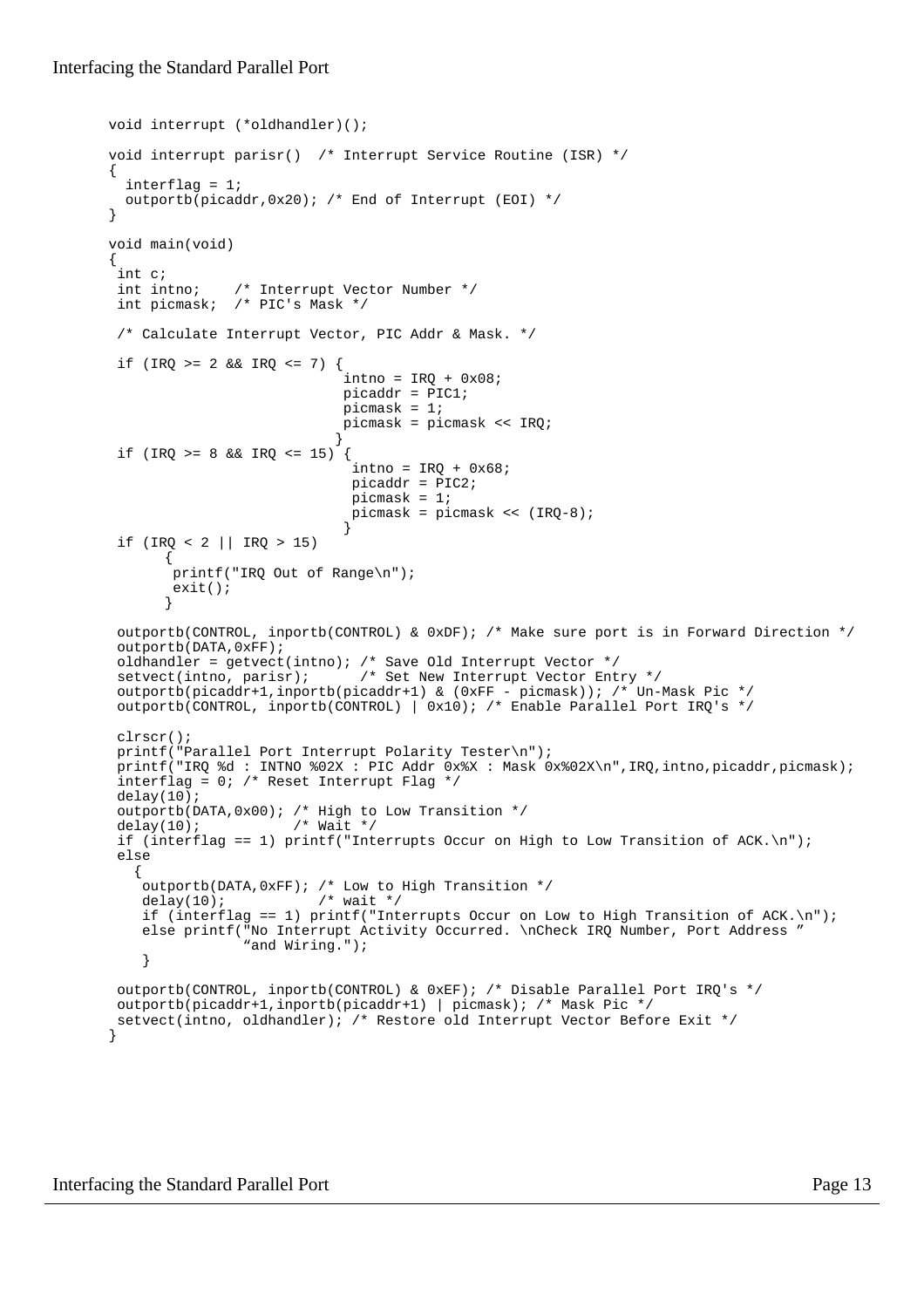At compile time, the above source may generate a few warnings, *condition always true, condition always false, unreachable code* etc. These are perfectly O.K. They are generated as some of the condition structures test which IRQ you are using, and as the IRQ is defined as a constant some outcomes will never change. While they would of been better implemented as a preprocessor directive, I've done this so you can cut and paste the source code in your own programs which may use command line arguments, user input etc instead of a defined IRQ.

To understand how this example works, the reader must have an assumed knowledge and understanding of Interrupts and Interrupt Service Routines (ISR). If not, see *Using Interrupts*<sup>1</sup> for a quick introduction.

The first part of the mainline routine calculates the Interrupt Vector, PIC Addr & Mask in order to use the Parallel Port's Interrupt Facility. After the Interrupt Service Routine (ISR) has been set up and the Programmable Interrupt Controller (PIC) set, we must enable the interrupt on the Parallel Port. This is done by setting bit 4 of the Parallel Port's Control Register using outportb(CONTROL, inportb(CONTROL) | 0x10);

Before enabling the interrupts, we wrote 0xFF to the Parallel Port to enable the 8 data lines into a known state. At this point of the program, all the data lines should be high. The interrupt service routine simply sets a flag (*interflag*), thus we can determine when an IRQ occurs. We are now in a position to write 0x00 to the data port, which causes a high to low transition on the Parallel Port's Acknowledge line as it's connected to one of the data lines.

If the interrupt occurs on the high to low transition, the interrupt flag (*interflag*) should be set. We now test this, and if this is so the program informs the user. However if it is not set, then an interrupt has not yet occurred. We now write 0xFF to the data port, which will cause a low to high transition on the nAck line and check the interrupt flag again. If set, then the interrupt occurs on the low to high transition.

However if the interrupt flag is still reset, then this would suggest that the interrupts are not working. Make sure your IRQ and Base Address is correct and also check the wiring of the plug.

## Parallel Port Modes in BIOS

Today, most Parallel Ports are mulimode ports. They are normally software configurable to one of many modes from BIOS. The typical modes are,

> *Printer Mode (Sometimes called Default or Normal Modes)) Standard & Bi-directional (SPP) Mode EPP1.7 and SPP Mode EPP1.9 and SPP Mode ECP Mode*

*ECP and EPP1.7 Mode*

 *ECP and EPP1.9 Mode*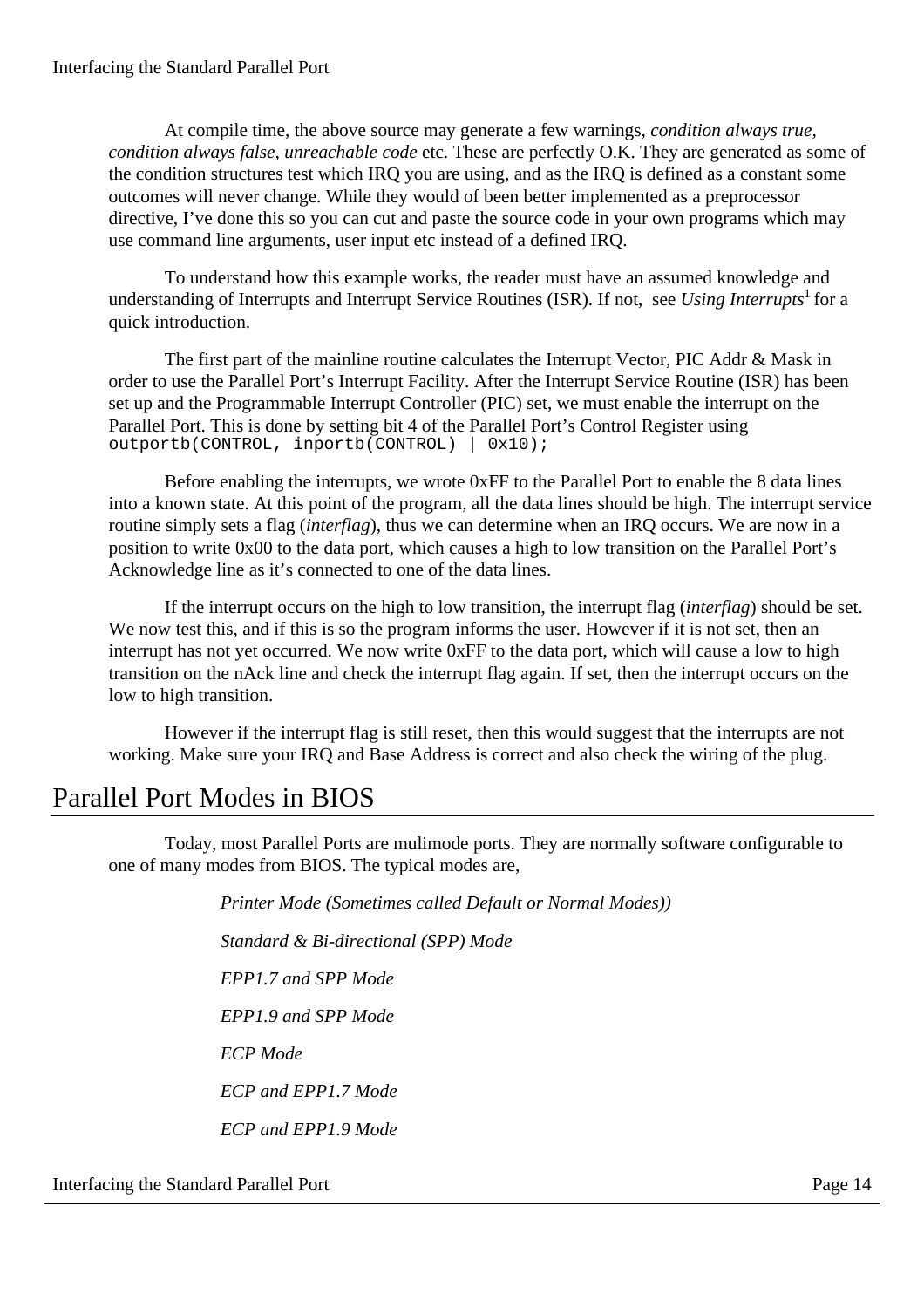*Printer Mode* is the most basic mode. It is a Standard Parallel Port in forward mode only. It has no bi-directional feature, thus Bit 5 of the Control Port will not respond. *Standard & Bidirectional (SPP) Mode* is the bi-directional mode. Using this mode, bit 5 of the Control Port will reverse the direction of the port, so you can read back a value on the data lines.

*EPP1.7 and SPP Mode* is a combination of EPP 1.7 (Enhanced Parallel Port) and SPP Modes. In this mode of operation you will have access to the SPP registers (Data, Status and Control) and access to the EPP Registers. In this mode you should be able to reverse the direction of the port using bit 5 of the control register. EPP 1.7 is the earlier version of EPP. This version, version 1.7, may not have the time-out bit. See *Interfacing the Enhanced Parallel Port*<sup>2</sup> for more information.

*EPP1.9 and SPP Mode* is just like the previous mode, only it uses EPP Version 1.9 this time. As in the other mode, you will have access to the SPP registers, including Bit 5 of the control port. However this differs from EPP1.7 and SPP Mode as you should have access to the EPP Timeout bit.

*ECP Mode* will give you an Extended Capabilities Port. The mode of this port can then be set using the ECP's Extended Control Register (ECR). However in this mode from BIOS the EPP Mode (100) will not be available. We will further discuss the ECP's Extended Control Register in this document, but if you want further information on the ECP port, consult *Interfacing the Extended* Capabilities Port<sup>3</sup>.

*ECP and EPP1.7 Mode* & *ECP and EPP1.9 Mode* will give you an Extended Capabilities Port, just like the previous mode. However the EPP Mode in the ECP's ECR will now be available. Should you be in *ECP and EPP1.7 Mode* you will get an EPP1.7 Port, or if you are in *ECP and EPP1.9 Mode*, an EPP1.9 Port will be at your disposal.

The above modes are configurable via BIOS. You can reconfigure them by using your own software, but this is **not recommended**. These software registers, typically found at 0x2FA, 0x3F0, 0x3F1 etc are only intended to be accessed by BIOS. There is no set standard for these configuration registers, thus if you were to use these registers, your software would not be very portable. With today's multitasking operating systems, its also not a good idea to change them when it suits you.

A better option is to select *ECP and EPP1.7 Mode* or *ECP and EPP1.9 Mode* from BIOS and then use the ECP's Extended Control Register to select your Parallel Port's Mode. The EPP1.7 mode had a few problems in regards to the Data and Address Strobes being asserted to start a cycle regardless of the wait state, thus this mode if not typically used now. Best set your Parallel Port to *ECP and EPP1.9 Mode.*

## Parallel Port Modes and the ECP's Extended Control Register

As we have just discussed, it is better to set the Parallel Port to *ECP and EPP1.9 Mode* and use the ECP's Extended Control Register to select different modes of operation. The ECP Registers are standardized under Microsoft's **Extended Capabilities Port Protocol and ISA Interface Standard**, thus we don't have that problem of every vendor having their own register set.

When set to ECP Mode, a new set of registers become available at Base + 0x400h. A discussion of these registers are available in *Interfacing the Extended Capabilities Port*<sup>3</sup>. Here we are only interested in the Extended Control Register (ECR) which is mapped at Base + 0x402h. It should be stated that the ECP's registers are not available for port's with a base address of 0x3BCh.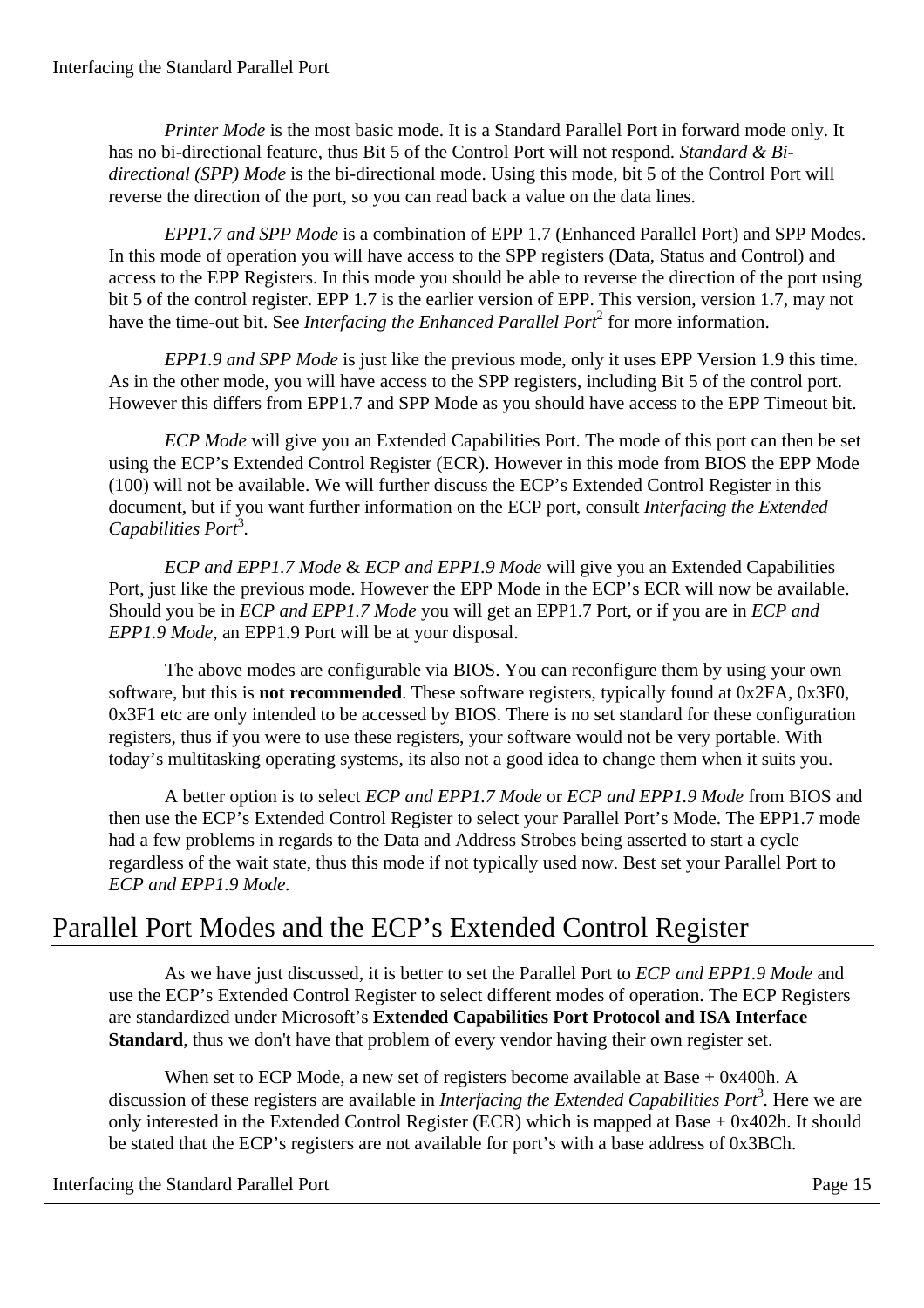| <b>Bit</b> |                   | <b>Function</b>                          |
|------------|-------------------|------------------------------------------|
| 7:5        |                   | <b>Selects Current Mode of Operation</b> |
|            | 000               | <b>Standard Mode</b>                     |
|            | 001               | <b>Byte Mode</b>                         |
|            | 010               | <b>Parallel Port FIFO Mode</b>           |
|            | 011               | <b>ECP FIFO Mode</b>                     |
|            | 100               | EPP Mode                                 |
|            | 101               | Reserved                                 |
|            | 110               | <b>FIFO</b> Test Mode                    |
|            | 111               | <b>Configuration Mode</b>                |
| 4          |                   | <b>ECP</b> Interrupt Bit                 |
| 3          |                   | <b>DMA</b> Enable Bit                    |
| 2          |                   | <b>ECP</b> Service Bit                   |
| 1          | <b>FIFO Full</b>  |                                          |
| $\Omega$   | <b>FIFO</b> Empty |                                          |

Table 7 ECR - Extended Control Register

The table above is of the Extended Control Register. We are only interested in the three MSB of the Extended Control Register which selects the mode of operation. There are 7 possible modes of operation, but not all ports will support all modes. The EPP mode is one such example, not being available on some ports.

#### **Modes of Operation**

| Standard mode              | Selecting this mode will cause the ECP port to behave as a Standard Parallel Port,<br>without bi-directional functionality.                                                                                                                                                                                                                                                                             |
|----------------------------|---------------------------------------------------------------------------------------------------------------------------------------------------------------------------------------------------------------------------------------------------------------------------------------------------------------------------------------------------------------------------------------------------------|
| Byte Mode / PS/2<br>mode   | Behaves as a SPP in bi-directional mode. Bit 5 will place the port in reverse mode.                                                                                                                                                                                                                                                                                                                     |
| Parallel Port FIFO<br>mode | In this mode, any data written to the Data FIFO will be sent to the peripheral using<br>the SPP Handshake. The hardware will generate the handshaking required. Useful<br>with non-ECP devices such as printers. You can have some of the features of ECP<br>like FIFO buffers and hardware generation of handshaking but with the existing<br>SPP handshake (Centronics) instead of the ECP Handshake. |
| ECP FIFO mode              | Standard mode for ECP use. This mode uses the ECP Handshake described in<br>Interfacing the Extended Capabilities Port <sup>3</sup>                                                                                                                                                                                                                                                                     |
|                            | When in ECP Mode though BIOS, and the ECR register is set to ECP FIFO Mode<br>$(011)$ , the SPP registers may disappear.                                                                                                                                                                                                                                                                                |
| EPP mode/Reserved          | This will enable EPP Mode, if available. Under BIOS, if <i>ECP mode</i> is set then it's<br>more than likely, this mode is not an option. However if BIOS is set to <i>ECP and</i><br><i>EPP1.x Mode</i> , then EPP 1.x will be enabled.                                                                                                                                                                |
|                            | Under Microsoft's Extended Capabilities Port Protocol and ISA Interface Standard this<br>mode is Vendor Specified.                                                                                                                                                                                                                                                                                      |

Interfacing the Standard Parallel Port Page 16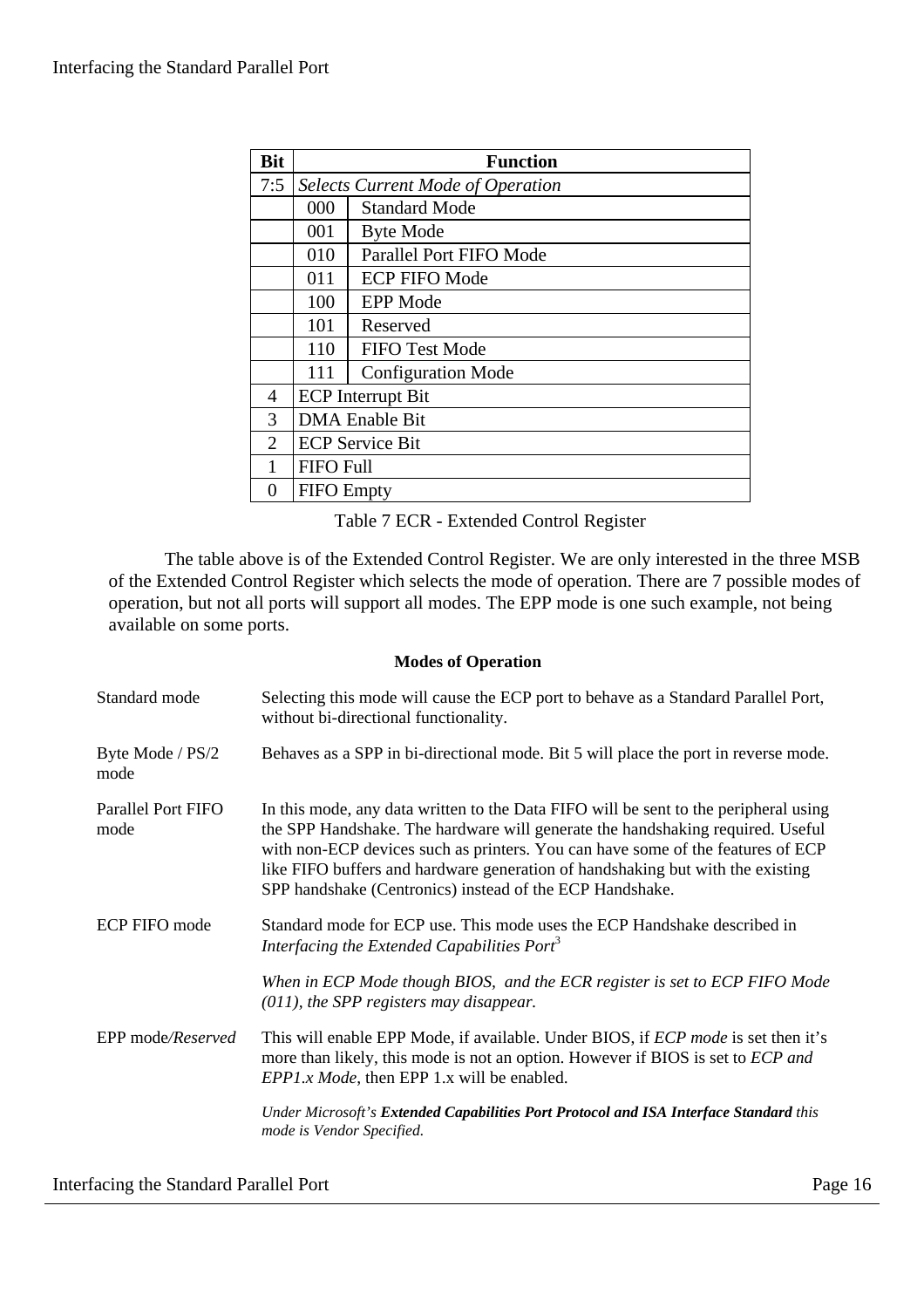| Reserved                  | Currently Reserved.                                                                                                                                                                                                                                                                                                      |
|---------------------------|--------------------------------------------------------------------------------------------------------------------------------------------------------------------------------------------------------------------------------------------------------------------------------------------------------------------------|
|                           | Under Microsoft's Extended Capabilities Port Protocol and ISA Interface Standard this<br>mode is Vendor Specified.                                                                                                                                                                                                       |
| <b>FIFO</b> Test Mode     | While in this mode, any data written to the Test FIFO Register will be placed into<br>the FIFO and any data read from the Test FIFO register will be read from the<br>FIFO buffer. The FIFO Full/Empty Status Bits will reflect their true value, thus<br>FIFO depth, among other things can be determined in this mode. |
| <b>Configuration Mode</b> | In this mode, the two configuration registers, cnfgA $\&$ cnfgB become available at<br>their designated Register Addresses.                                                                                                                                                                                              |

If you are in *ECP Mode* under BIOS, or if your card is jumpered to use ECP then it is a good idea to initialize the mode of your ECP port to a pre-defined state before use. If you are using SPP, then set the port to Standard Mode as the first thing you do. Don't assume that the port will already be in Standard (SPP) mode.

Under some of the modes, the **SPP registers may disappear or not work correctly**. If you are using SPP, then set the ECR to Standard Mode. This is one of the most common mistakes that people make.

#### *Notes*

- *Note*<sup>2</sup> *Interfacing the Enhanced Parallel Port is available in PDF from http://www.geocities.com/SiliconValley/Bay/8302/epp.pdf (33kb)*
- Note<sup>3</sup> *Interfacing the Extended Capabilities Port is available in PDF from http://www.geocities.com/SiliconValley/Bay/8302/ecp.pdf (53kb)*

Craig Peacock's Interfacing the PC

http://www.senet.com.au/~cpeacock

http://www.geocities.com/SiliconValley/Bay/8302/

Copyright February 1998 Craig Peacock.

Any errors, ideas, criticisms or problems, please contact the author at cpeacock@senet.com.au

*Note*<sup>1</sup> *Using Interrupts is available in PDF from http://www.geocities.com/SiliconValley/Bay/8302/interupt.pdf (62kb)*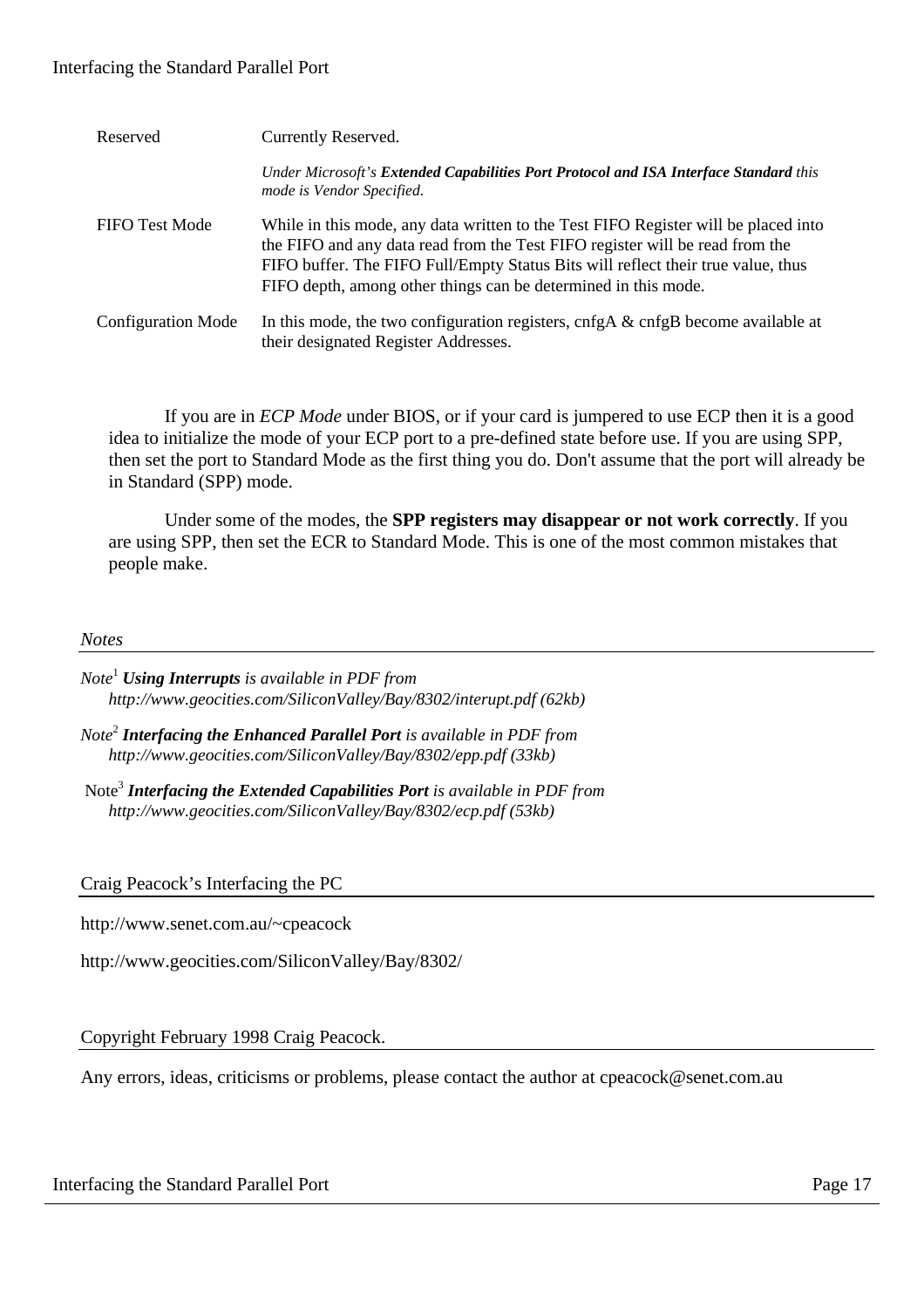# Interfacing the Enhanced Parallel Port

## Table of Contents

| <b>EPP - Enhanced Parallel Port</b>   |        |
|---------------------------------------|--------|
| <b>EPP Hardware Properties</b>        | Page 1 |
| The EPP Handshake                     | Page 2 |
| <b>EPP Data Write Cycle</b>           | Page 3 |
| <b>EPP Address Write Cycle</b>        | Page 3 |
| <b>EPP Data Read Cycle</b>            | Page 4 |
| <b>EPP Address Read Cycle</b>         | Page 4 |
| The EPP's Software Registers          | Page 4 |
| <b>EPP Programming Considerations</b> |        |
|                                       |        |

#### EPP - Enhanced Parallel Port

The Enhanced Parallel Port (EPP) was designed in a joint venture between Intel, Xircom & Zenith Data Systems. EPP Ports were first specified in the EPP 1.7 standard, and then later included in the IEEE 1284 Standard released in 1994. EPP has two standards, EPP 1.7 and EPP 1.9. There are differences between the two standards which may affect the operation of devices. This is further discussed latter. EPP has a typical transfer rate in the order of 500KB/S to 2MB/S. This is achieved by allowing the hardware contained in the port to generate handshaking, strobing etc, rather that have the software do it, which was the case with Centronics.

For the hobbyist, EPP is more commonly used than ECP. EPP differs from ECP by the fact that the EPP Port generates and controls all the transfers to and from the peripheral. ECP on the other hand requires the peripheral to negotiate a reverse channel and control the handshaking. This is harder to achieve with common glue logic, thus really requires a dedicated controller or ECP Peripheral Chip.

#### EPP Hardware Properties

When using EPP mode, a different set of tasks and labels are assigned to each line. These are listed below in Table 4. It's very common to see both the SPP and EPP names interchanged in Parallel Port Data Sheets and Literature. This can make it very hard to focus on what is exactly happening. Therefore all the documentation here will use the EPP names.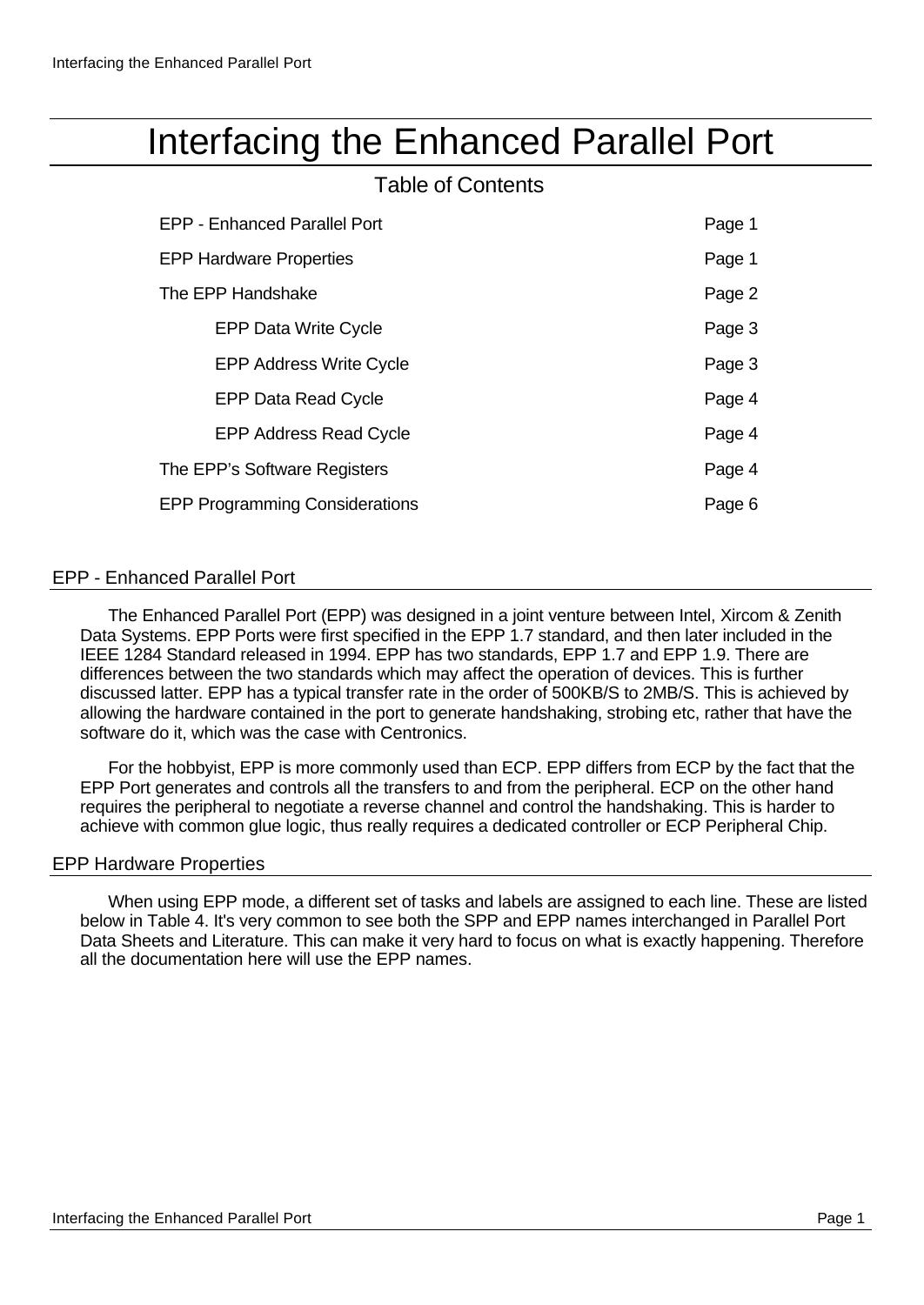| Pin             | <b>SPP</b><br><b>Signal</b> | <b>EPP</b><br><b>Signal</b> | In/Out     | <b>Function</b>                                                                          |
|-----------------|-----------------------------|-----------------------------|------------|------------------------------------------------------------------------------------------|
| 1               | Strobe                      | Write                       | Out        | A low on this line indicates a Write,<br>High indicates a Read                           |
| $2 - 9$         | Data 0-7                    | Data 0-7                    | In-Out     | Data Bus. Bi-directional                                                                 |
| 10              | Ack                         | Interrupt                   | In.        | Interrupt Line. Interrupt occurs on<br>Positive (Rising) Edge.                           |
| 11              | <b>Busy</b>                 | Wait                        | $\ln$      | Used for handshaking. A EPP cycle<br>can be started when low, and finished<br>when high. |
| 12 <sup>2</sup> | Paper Out /<br>End          | Spare                       | ln.        | Spare - Not Used in EPP Handshake                                                        |
| 13              | Select                      | Spare                       | In.        | Spare - Not Used in EPP Handshake                                                        |
| 14              | Auto<br>Linefeed            | Data<br><b>Strobe</b>       | Out        | When Low, indicates Data transfer                                                        |
| 15              | Error /<br>Fault            | Spare                       | In.        | Spare - Not used in EPP Handshake                                                        |
| 16              | Initialize                  | Reset                       | Out        | Reset - Active Low                                                                       |
| 17              | <b>Select</b><br>Printer    | Address<br><b>Strobe</b>    | Out        | When low, indicates Address transfer                                                     |
| 18-25           | Ground                      | Ground                      | <b>GND</b> | Ground                                                                                   |

Table 1. Pin Assignments For Enhanced Parallel Port Connector.

Paper Out, Select and Error are not defined in the EPP handshake. These lines can be utilised in any way by the user. The status of these lines can be determined at anytime by viewing the SPP Status Register. Unfortunately there are no spare output's. This can become a hassle regularly.

#### The EPP Handshake

In order to perform a valid exchange of data using EPP we must follow the EPP handshake. As the hardware does all the work, this handshake only requires to be used for your hardware and not for software as the case with SPP. To initiate an EPP cycle your software needs to perform only one I/O operation to the relevant EPP Register. Details on this, later.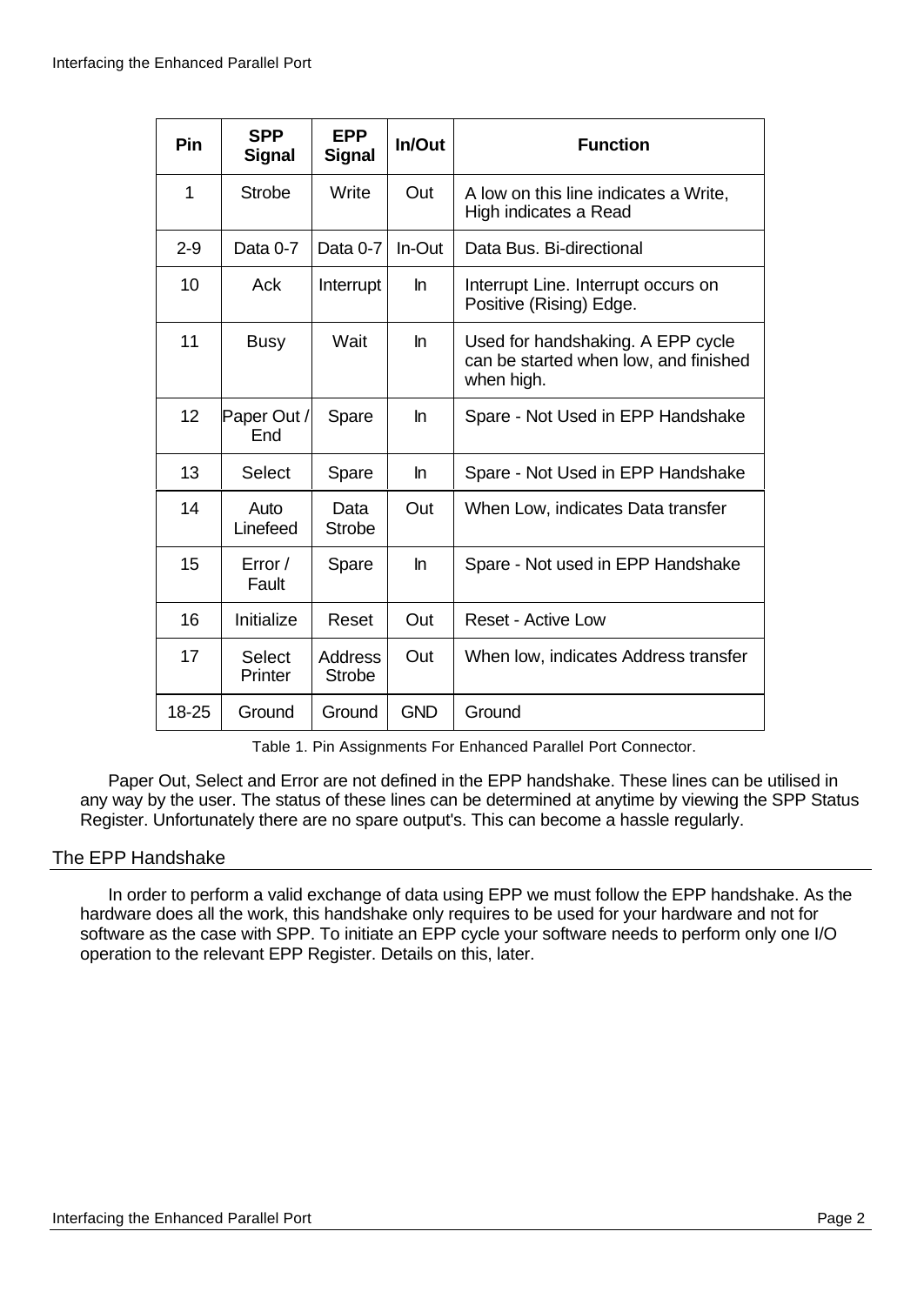#### EPP Data Write Cycle

| <b>EPP Data Write</b>                                 | 1. Program writes to EPP Data Register.<br>$(Base + 4)$                     |
|-------------------------------------------------------|-----------------------------------------------------------------------------|
| Write                                                 | 2. nWrite is placed low. (Low indicates write<br>operation)                 |
| Data Strobe                                           | 3. Data is placed on Data Lines 0-7.                                        |
| Wait                                                  | 4. nData Strobe is asserted if Wait is Low<br>(O.K. to start cycle)         |
| Data                                                  | 5. Host waits for Acknowledgment by<br>nWait going high (O.K. to end cycle) |
|                                                       | 6. nData Strobe is de-asserted.                                             |
| Figure 1. Enhanced Parallel Port Data Write<br>Cycle. | 7. EPP Data Write Cycle Ends.                                               |

#### EPP Address Write Cycle



Figure 2. Enhanced Parallel Port Address Write Cycle.

- 1. **Program writes address to EPP's Address Register (Base + 3)**
- 2. Write is placed low. (Low indicates write operation)
- 3. **Address is placed on Data Lines 0-7.**
- 4. nAddress Strobe is asserted if Wait is Low (O.K. to start cycle)
- 5. **Host waits for Acknowledgment by wait going high (O.K. to end cycle)**
- 6. nAddress Strobe is De-asserted.
- 7. **EPP Address Write Cycle Ends.**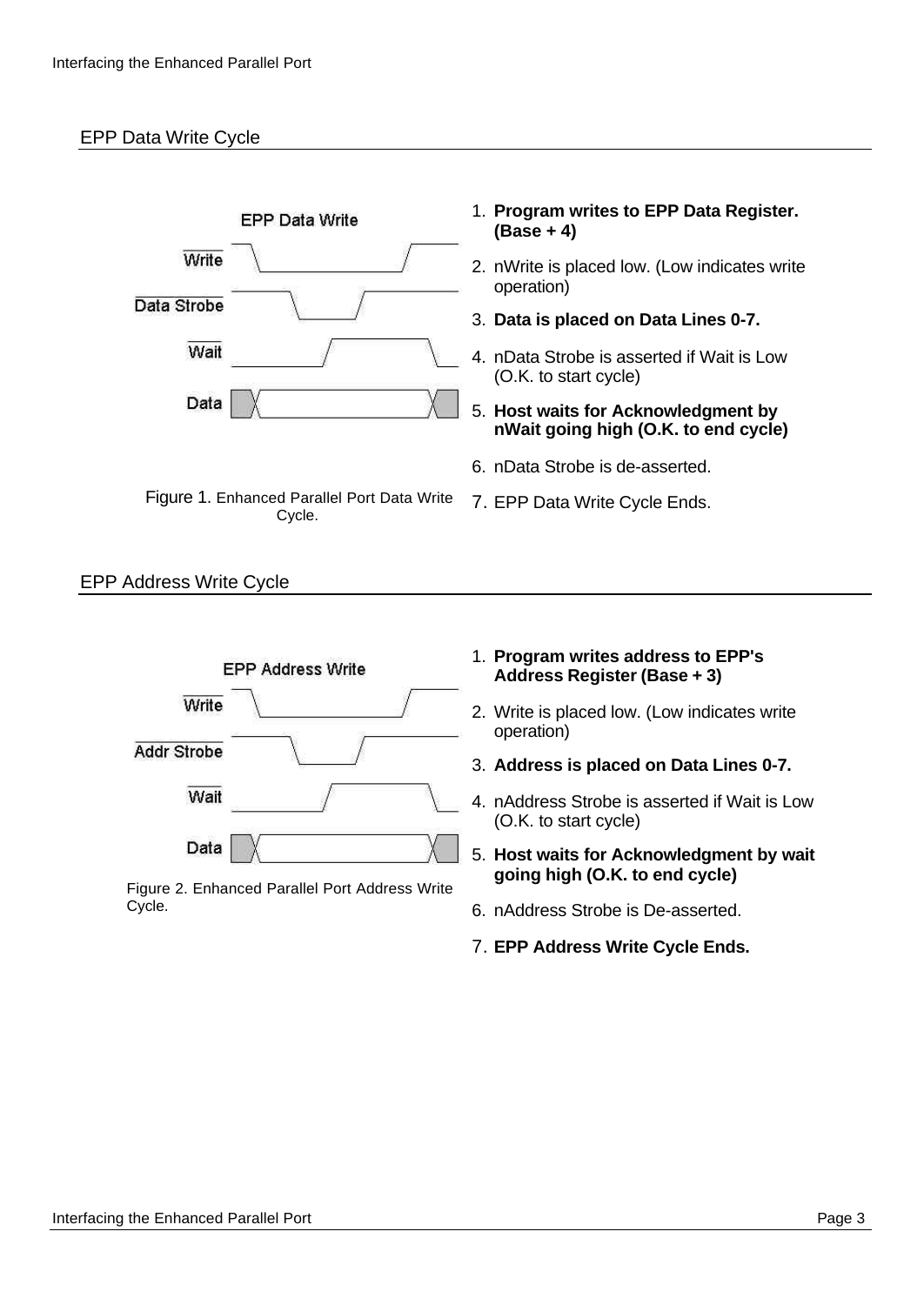#### EPP Data Read Cycle



Figure 3. Enhanced Parallel Port Data Read Cycle.

#### EPP Address Read Cycle





- 1. **Program reads EPP Data Register. (Base + 4)**
- 2. nData Strobe is asserted if Wait is Low (O.K. to start cycle)
- 3. **Host waits for Acknowledgment by nWait going high**
- 4. Data is read from Parallel Port Pins.
- 5. **nData Strobe is de-asserted.**
- 6. EPP Data Read Cycle Ends.

- 1. **Program reads EPP Address Register. (Base + 3)**
- 2. nAddr Strobe is asserted if Wait is Low (O.K. to start cycle)
- 3. **Host waits for Acknowledgment by nWait going high**
- 4. Data is read from Parallel Port Pins.
- 5. **nAddr Strobe is de-asserted.**
- 6. EPP Address Read Cycle Ends.
- *Note* If implementing EPP 1.7 Handshake (Pre IEEE 1284) the Data and Address Strobes can be asserted to start a cycle regardless of the wait state. EPP 1.9 will only start a cycle once wait is low. Both EPP 1.7 and EPP 1.9 require the wait to be high to finish a cycle.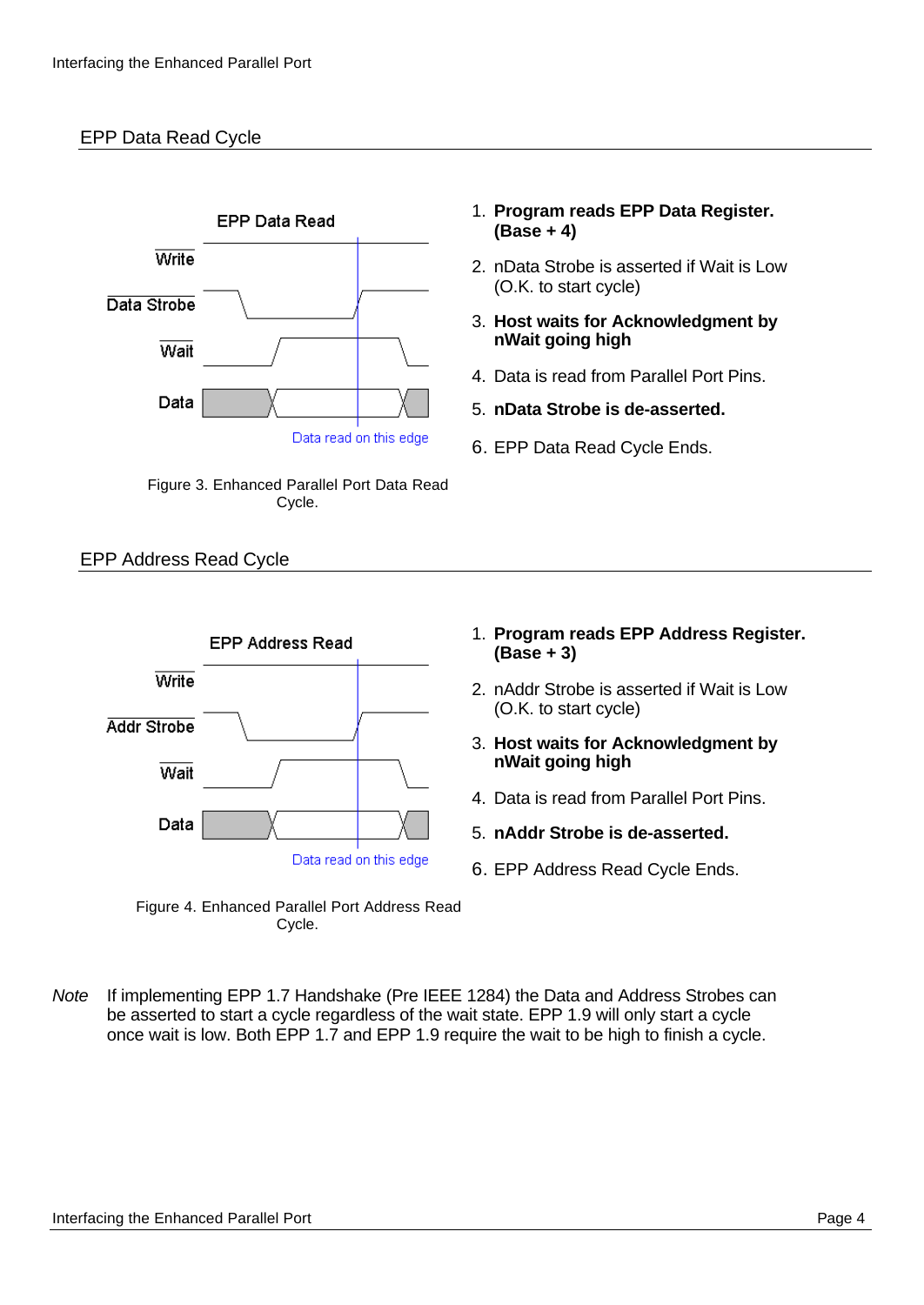#### The EPP's Software Registers.

The EPP Port also has a new set of registers. However 3 of them have been inherited from the Standard Parallel Port. On the next page is a table showing the new and existing registers.

| <b>Address</b> | <b>Port Name</b>               | <b>Read/Write</b> |
|----------------|--------------------------------|-------------------|
| Base $+0$      | Data Port (SPP)                | Write             |
| Base $+1$      | Status Port (SPP)              | Read              |
| Base $+2$      | Control Port (SPP)             | Write             |
| $Base + 3$     | Address Port (EPP)             | Read/Write        |
| Base $+4$      | Data Port (EPP)                | Read/Write        |
| Base $+5$      | Undefined (16/32bit Transfers) |                   |
| Base $+6$      | Undefined (32bit Transfers)    |                   |
| Base $+7$      | Undefined (32bit Transfers)    |                   |

Table 2 EPP Registers

As you can see, the first 3 addresses are exactly the same than the Standard Parallel Port Register and behave in exactly the same way. Therefore if you used a Enhanced Parallel Port, you can output data to Base + 0 in exactly the same fashion than you would if it was a Standard Parallel Port (SPP). If you were to connect a printer, and use compatibility mode then you would have to check to see if the port is busy and then assert & de-assert the strobe using the Control and Status Port, then wait for the Ack.

If you wish to communicate with a EPP compatible device then all you have to do, is place any data you wish to send in the EPP Data Register at Base + 4 and the card will generate all the necessary handshaking required. Likewise if you wish to send an address to your device, then you use the EPP Address Register at offset +3.

Both the EPP Address Register and the EPP Data Register are read / write, thus to read data from your device, you can use the same registers. However the EPP Printer Card has to initiate a read Cycle as both the nData Strobe and nAddress Strobe are outputs. Your device can signal a read request via the use of the interrupt and have your ISR perform the Read Operation.

The Status Port has one little modification. Bit 0, which was reserved in the SPP register set, now becomes the EPP Time-out Bit. This bit will be set when an EPP time-out occurs. This happens when the nWait line is not deasserted within approximately 10uS (depending upon the port) of the IOW or IOR line being asserted. The IOW and IOR are the I/O Read and Write lines present on the ISA Bus.

The EPP mode is very depended of the ISA bus timing. When a read cycle is performed, the port must undertake the appropriate Read/Write handshake and return the data in that ISA cycle. Of course this doesn't occur within one ISA cycle, thus the port uses the IOCHRDY (I/O Channel Ready) on the ISA bus to introduce wait states, until the cycle completes. Now imagine if a EPP Read or Write is started with no peripheral connected? The port never gets an acknowledgment (nWait), thus keeps sending requests for wait states, and your computer locks up. Therefore the EPP implements a type of watchdog, which times out after approximately 10uS.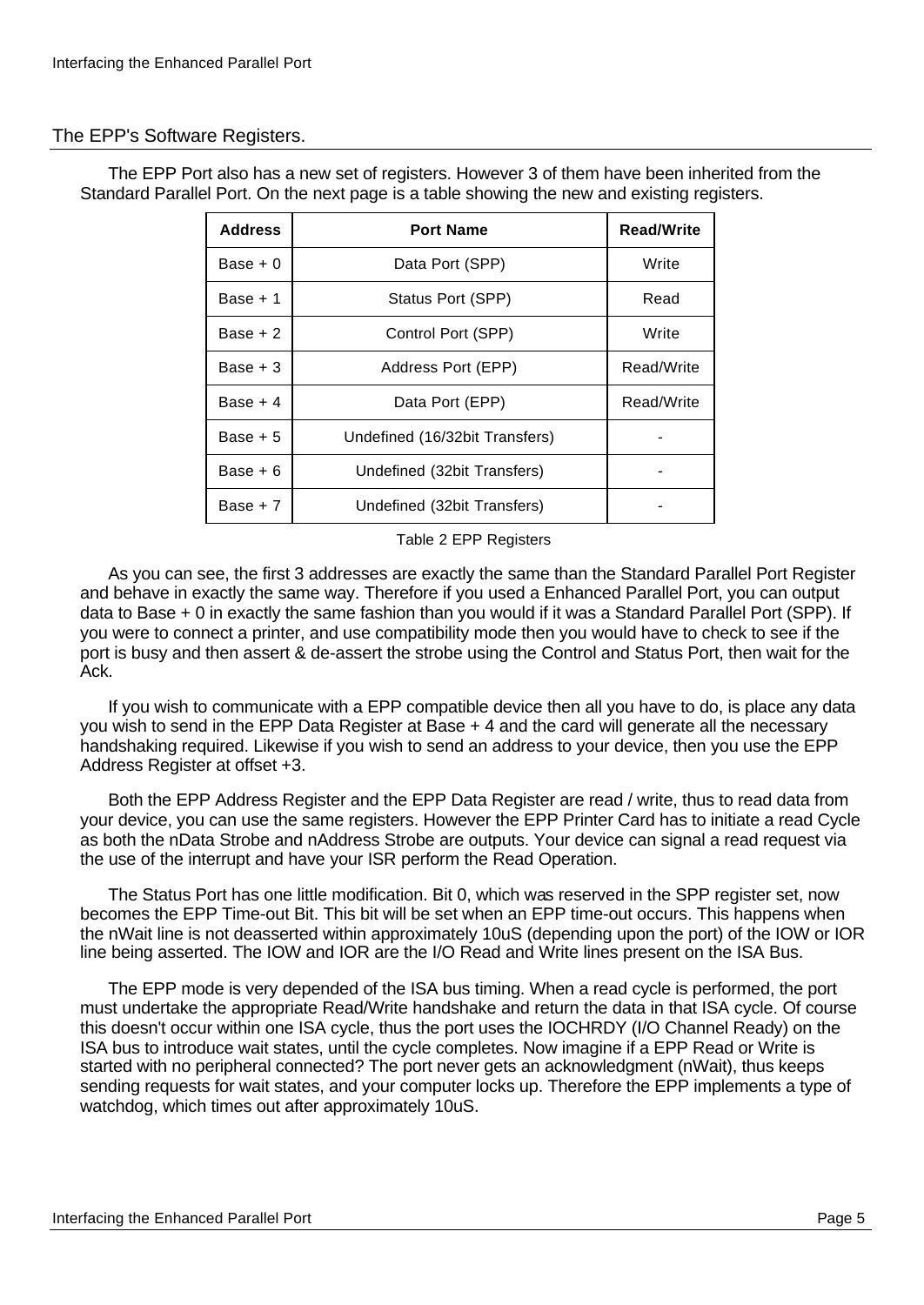The three registers, Base  $+ 5$ , Base  $+ 6$  and Base  $+ 7$  can be used for 16 and 32 bit read/write operations if your port supports it. This can further reduce your I/O operations. The Parallel Port can only transport 8 bits at a time, thus any 32 or 16 bit word written to the Parallel Port will be split into byte size blocks and sent via the Parallel Port's 8 data lines.

#### EPP Programming Considerations.

#### *EPP only has two main registers and a Time-out Status Flag, What could there possibly be to set up?*

Before you can start any EPP cycles by reading and writing to the EPP Data and Address Ports, the port must be configured correctly. In the idle state, an EPP port should have it's nAddress Strobe, nData Strobe, nWrite and nReset lines inactive, high. Some ports require you to set this up before starting any EPP Cycle. Therefore our first task is to manually initialise these lines using the SPP Registers. Writing XXXX0100 to the control port will do this.

On some cards, if the Parallel Port is placed in reverse mode, a EPP Write cycle cannot be performed. Therefore it is also wise to place the Parallel Port in forward mode before using EPP. Clearing Bit 5 of the Control Register should result in an more enjoyable programming session, without tearing your hair out.

The EPP Time-out bit we have already discussed. When this bit is set, the EPP port may not function correctly. A common scenario is always reading 0xFF from either the Address or Data Cycles. This bit should be cleared for reliable operation, and constantly checked.

Copyright 2002 Craig Peacock Craig.Peacock@beyondlogic.org

While every possible effort is made to ensure the information in this document is correct, should you find any errors please report them to Craig.Peacock@beyondlogic.org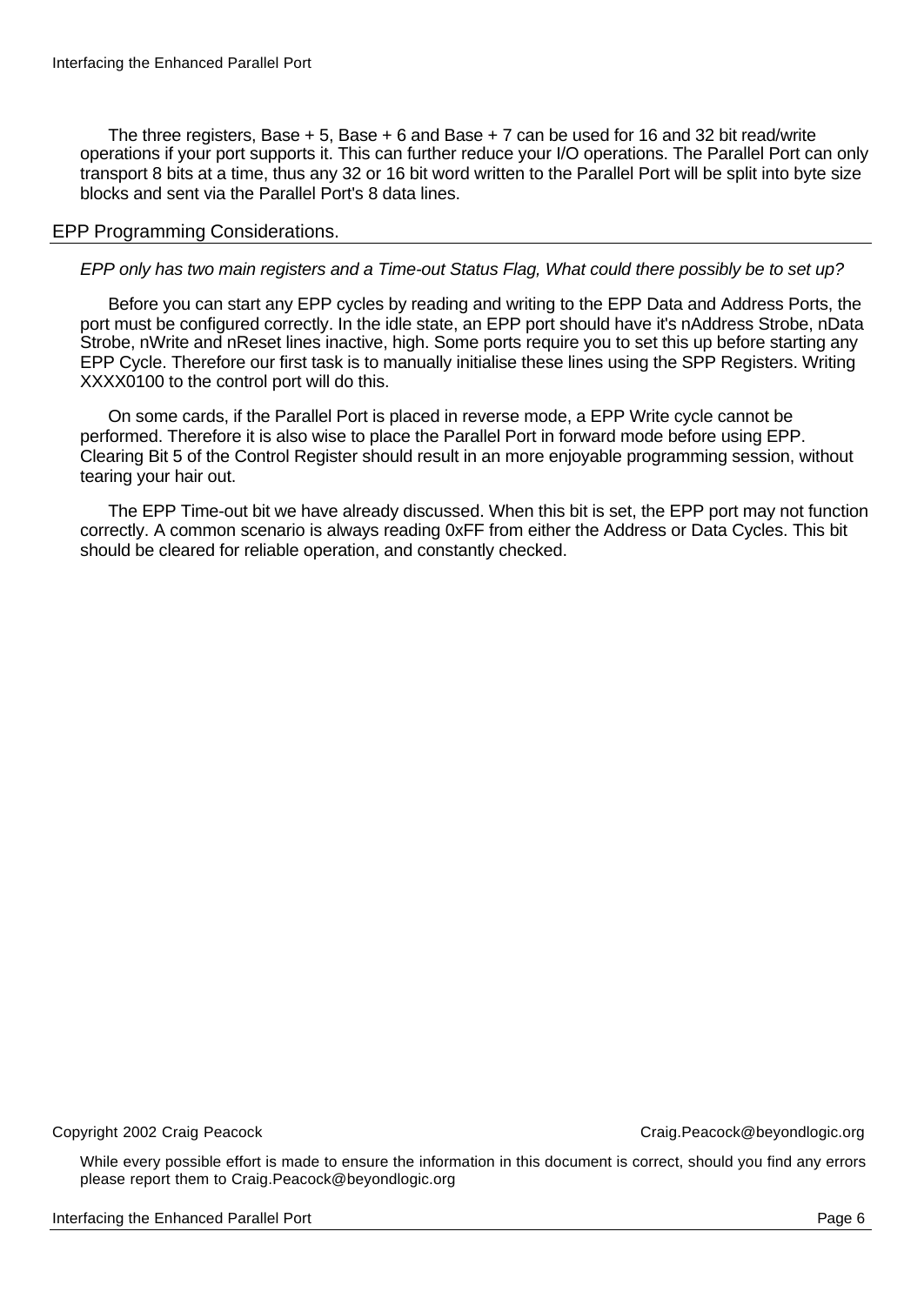# Interfacing the Extended Capabilities Port

### Table of Contents

| <b>ECP Hardware Properties</b><br>Page 1<br>The ECP Handshake<br>Page 2 |
|-------------------------------------------------------------------------|
|                                                                         |
|                                                                         |
| <b>ECP Forward Data Cycle</b><br>Page 3                                 |
| <b>ECP Forward Command Cycle</b><br>Page 3                              |
| <b>ECP Reverse Data Cycle</b><br>Page 4                                 |
| <b>ECP Reverse Command Cycle</b><br>Page 4                              |
| EPP Handshake vs SPP Handshake<br>Page 5                                |
| RLE - Run Length Encoding<br>Page 5                                     |
| <b>ECP Software Registers</b><br>Page 5                                 |
| ECP's Extended Control Register (ECR)<br>Page 6                         |
| ECP's Configuration Register A (cnfgA)<br>Page 7                        |
| ECP's Configuration Register B (cnfgB)<br>Page 8                        |

#### Introduction to the Extended Capabilities Port

The Extended Capabilities Mode was designed by Hewlett Packard and Microsoft to be implemented as the *Extended Capabilities Port Protocol and ISA Interface Standard*. This protocol uses additional hardware to generate hand shaking signals etc just like the EPP mode, thus runs at very much the same speed than the EPP mode. This mode, however may work better under Windows as it can use DMA channels to move it's data about. It also uses a FIFO buffer for the sending and/or receiving of data.

Another feature of ECP is a real time data compression. It uses Run Length Encoding (RLE) to achieve data compression ratio's up to 64:1. This comes is useful with devices such as Scanners and Printers where a good part of the data is long strings which are repetitive.

The Extended Capabilities Port supports a method of channel addressing. This is not intended to be used to daisy chain devices up but rather to address multiple devices within one device. Such an example is many fax machines on the market today which may contain a Parallel Port to interface it to your computer. The fax machine can be split up into separate devices such as the scanner, modem/Fax and printer, where each part can be addresses separately, even if the other devices cannot accept data due to full buffers.

#### ECP Hardware Properties

While Extended Capabilities Printer Ports use exactly the same D25 connector as your SPP, ECP assigns different tasks to each of the pins, just like EPP. This means that there is also a different handshake method when using a ECP interface.

The ECP is backwards compatible to the SPP and EPP. When operating in SPP mode, the individual lines operate in exactly the same fashion than the SPP and thus are labelled Strobe, Auto Linefeed, Init, Busy etc. When operating in EPP mode, the pins function according to the method described in the EPP protocol and have a different method of hand shaking. When the port is operating in ECP mode, then the following labels are assigned to each pin.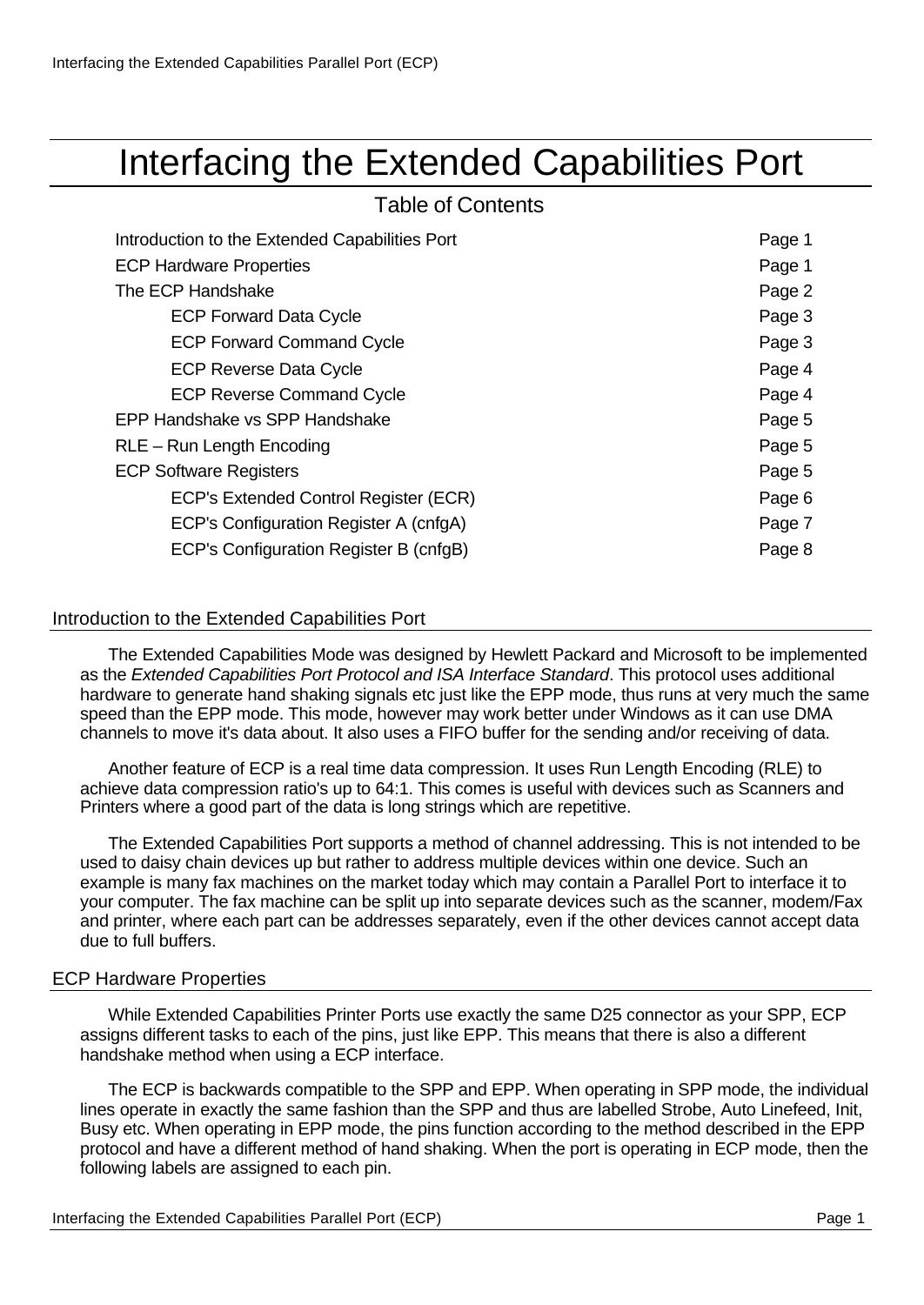| Pin     | <b>SPP Signal</b>     | <b>ECP Signal</b>          | Direct'n   | <b>Function</b>                                                                                                                                                                  |
|---------|-----------------------|----------------------------|------------|----------------------------------------------------------------------------------------------------------------------------------------------------------------------------------|
| 1       | <b>Strobe</b>         | <b>HostCLK</b>             | Out        | A low on this line indicates, that there is valid<br>data at the host. When this pin is de-asserted,<br>the +ve clock edge should be used to shift the<br>data into the device.  |
| $2 - 9$ | Data 0-7              | Data 0-7                   | In/Out     | Data Bus. Bi-directional                                                                                                                                                         |
| 10      | Ack                   | PeriphCLK                  | In         | A low on this line indicates, that there is valid<br>data at the Device. When this pin is de-<br>asserted, the +ve clock edge should be used<br>to shift the data into the Host. |
| 11      | <b>Busy</b>           | PeriphAck                  | $\ln$      | When in reverse direction a HIGH indicates<br>Data, while a LOW indicates a Command<br>Cycle.<br>In forward direction, functions as PeriphAck.                                   |
| 12      | Paper Out<br>End      | nAckReverse                | $\ln$      | When Low, Device acknowledges Reverse<br>Request.                                                                                                                                |
| 13      | <b>Select</b>         | X-Flag                     | $\ln$      | <b>Extensibility Flag</b>                                                                                                                                                        |
| 14      | <b>Auto Linefeed</b>  | <b>Host Ack</b>            | Out        | When in forward direction a HIGH indicates<br>Data, while a LOW indicates a Command<br>Cycle.<br>In reverse direction, functions as HostAck.                                     |
| 15      | Error<br>Fault        | PeriphRequest              | $\ln$      | A LOW set by the device indicates reverse<br>data is available.                                                                                                                  |
| 16      | Initialise            | <b>NReverse</b><br>Request | Out        | A LOW indicates data is in reverse direction.                                                                                                                                    |
| 17      | <b>Select Printer</b> | 1284 Active                | Out        | A HIGH indicates Host is in 1284 Transfer<br>Mode. Taken low to terminate.                                                                                                       |
| 18-25   | Ground                | Ground                     | <b>GND</b> | Ground.                                                                                                                                                                          |

Table 1. Pin Assignments For Extended Capabilities Parallel Port Connector.

The HostAck and PeriphAck lines indicate whether the signals on the data line are data or a command. If these lines are high then data is placed on the data lines (Pins 2-7). If a command cycle is taking place then the appropriate line will be low, i.e. if the host is sending a command, then HostAck will be low or if the device/peripheral is sending a command the PeriphAck line will be low.

A command cycle can be one of two things, either a RLE count or an address. This is determined by the bit 7 (MSB) of the data lines, i.e. pin 9. If bit 7 is a 0, then the rest of the data (bits 0-6) is a run length count which is used with the data compression scheme. However if bit 7 is a 1, then the data present on bits 0 to 6 is a channel address. With one bit missing this can only be a value from 0 to 127(DEC).

#### The ECP Handshake

The ECP handshake is different to the SPP handshake. The most obvious difference is that ECP has the ability at anytime to transmit data in any direction, thus additional signalling is required. Below is the ECP handshake for both the Forward and Reverse Directions.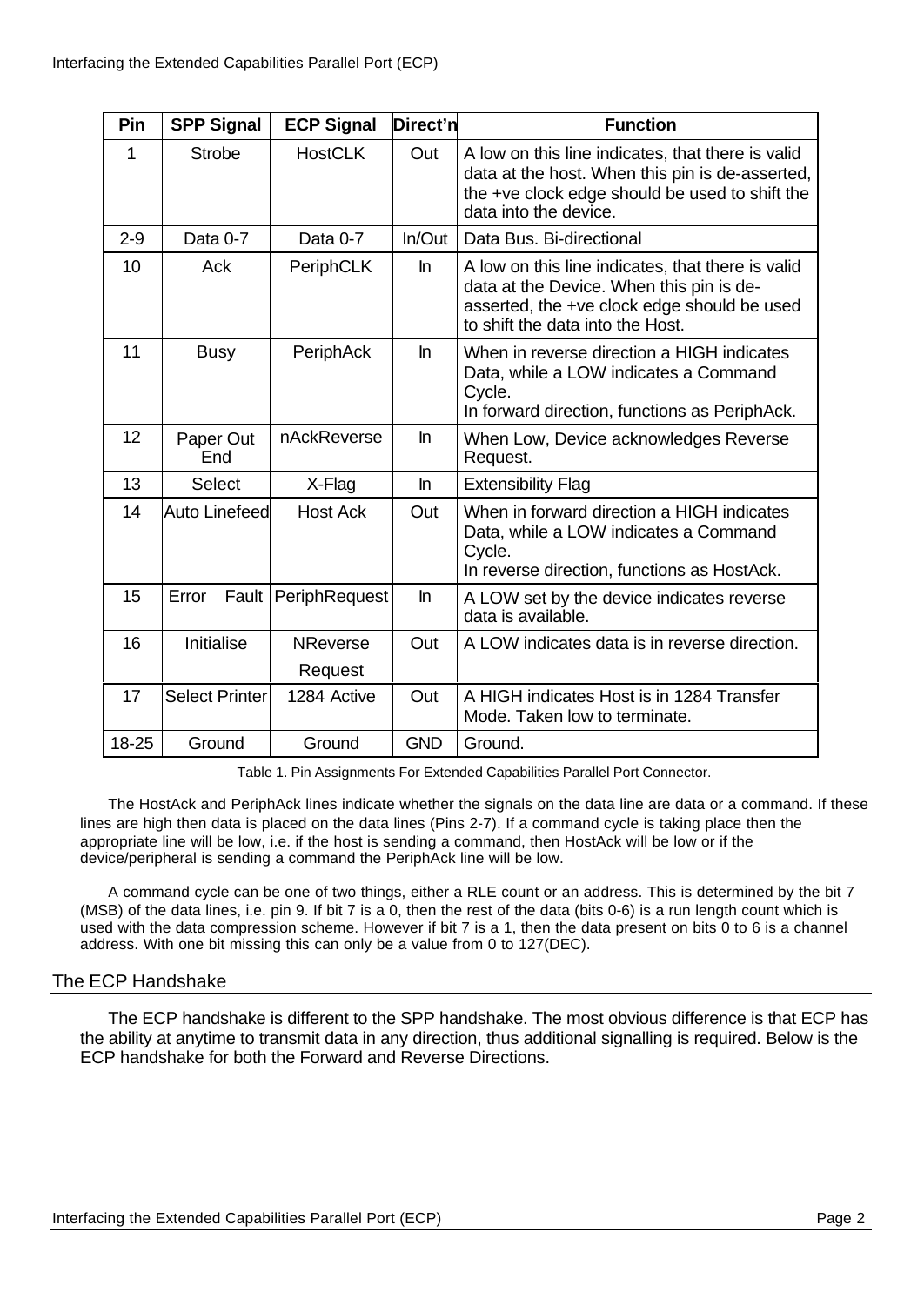#### ECP Forward Data Cycle



Figure 1. Enhanced Capabilities Port Forward Data Cycle.

#### ECP Forward Command Cycle



- 1. **Data is placed on Data lines by Host.**
- 2. Host then indicates a Data Cycle will proceed by asserting HostAck.
- 3. **Host indicates valid data by asserting HostClk low.**
- 4. Peripheral sends its acknowledgment of valid data by asserting PeriphAck.
- 5. **Host de-asserts HostClk high. +ve edge used to shift data into the Peripheral.**
- 6. Peripheral sends it's acknowledgment of the byte via de-asserting PeriphAck.

- 1. **Data is placed on Data lines by Host.**
- 2. Host then indicates a Command cycle will proceed by de-asserting HostAck.
- 3. **Host indicates valid data by asserting HostClk low.**
- 4. Peripheral sends its acknowledgment of valid data by asserting PeriphAck.
- 5. **Host de-asserts HostClk high. +ve edge used to shift data into the Peripheral.**
- 6. Peripheral sends it's acknowledgment of the byte via de-asserting PeriphAck.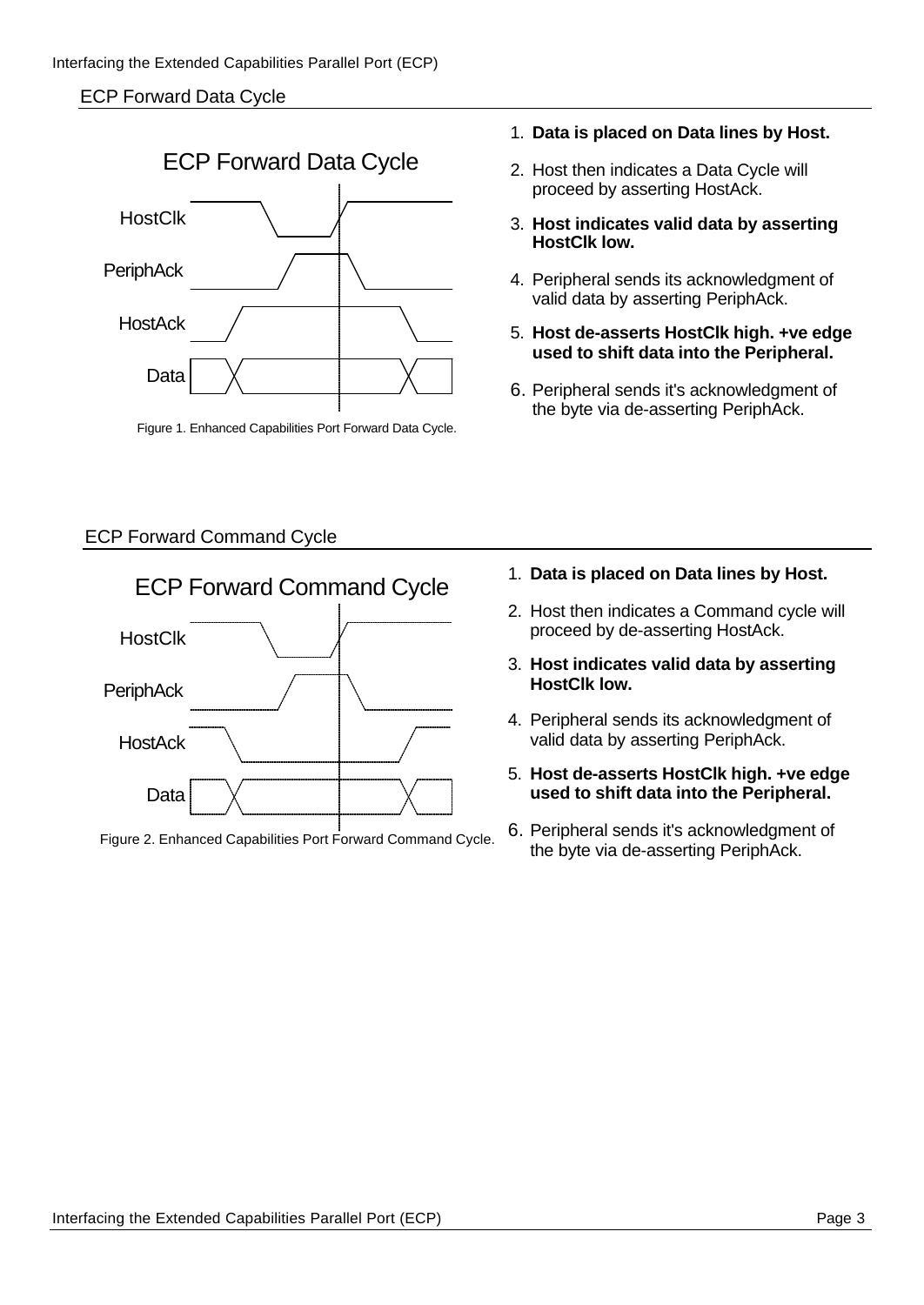#### ECP Reverse Data Cycle



Figure 3. Enhanced Capabilities Port Reverse Data Cycle.

ECP Reverse Command Cycle

## ECP Reverse Command Cycle



Figure 4. Enhanced Capabilities Port Reverse Command Cycle.

#### 1. **Host sets nReverseRequest Low to request a reverse channel.**

- 2. Peripheral acknowledges reverse channel request via asserting nAckReverse low.
- 3. **Data is placed on data lines by Peripheral.**
- 4. Data cycle is then selected by Peripheral via PeriphAck going high.
- 5. **Valid data is indicated by the Peripheral setting PeriphClk low.**
- 6. Host sends its acknowledgment of valid data via HostAck going high.
- 7. **Device/Peripheral sets PeriphClk high. +ve edge used to shift data into the Host.**
- 8. Host sends it's acknowledgment of the byte by de-asserting HostAck low.
- 1. **Host sets nReverseRequest Low to request a reverse channel.**
- 2. Peripheral acknowledges reverse channel request via asserting nAckReverse low.
- 3. **Data is placed on data lines by Peripheral.**
- 4. Command cycle is then selected by Peripheral via PeriphAck going low.
- 5. **Valid data is indicated by the Peripheral setting PeriphClk low.**
- 6. Host sends its acknowledgment of valid data via HostAck going high.
- 7. **Device/Peripheral sets PeriphClk high. +ve edge used to shift data into the Host.**
- 8. Host sends it's acknowledgment of the byte by de-asserting HostAck low.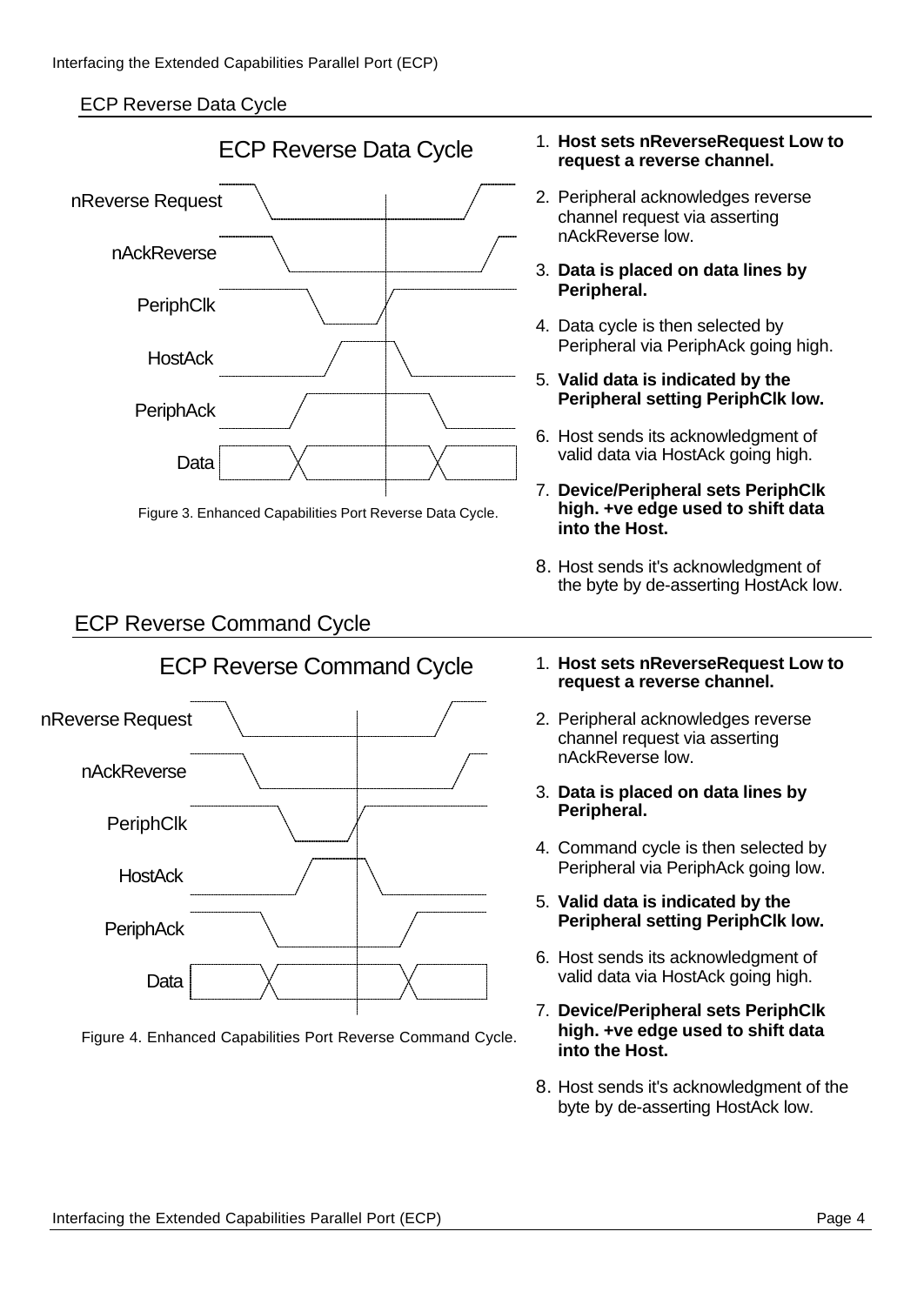#### EPP Handshake vs SPP Handshake

If we look back at the SPP handshake you will realise it only has 5 steps,

- 1. *Write the byte to the Data Port*
- 2. *Check to see is the printer is busy. If the printer is busy, it will not accept any data, thus any data which is written will be lost.*
- 3. *Take the Strobe (Pin 1) low. This tells the printer that there is the correct data on the data lines. (Pins 2-9)*
- 4. *Put the strobe high again after waiting approximately 5 microseconds after putting the strobe low. (Step 3)*
- 5. *Check for Ack from Peripheral.*

and that the ECP handshake has many more steps. This would suggest that ECP would be slower that SPP. However this is not the case as all of these steps above are controlled by the hardware on your I/O control. If this handshake was to be implemented via software control then it would be a lot slower that it's SPP counterpart.

#### RLE - Run Length Encoding

As briefly discussed earlier, the ECP Protocol includes a Simple Compression Scheme called Run Length Encoding. It can support a maximum compression ratio of 64:1 and works by sending repetitive single bytes as a run count and one copy of the byte. The run count determines how many times the following byte is to be repeated.

For example, if a string of 25 'A's were to be sent, then a run count byte equal to 24 would be sent first, followed by the byte 'A'. The receiving peripheral on receipt of the Run Length Count, would expand (Repeat) the next byte a number of times determined via the run count.

The Run Length Byte has to be distinguished from other bytes in the Data Path. It is sent as a Command to the ECP's Address FIFO Port. Bytes sent to this register can be of two things, a Run Length Count or an Address. These are distinguished by the MSB, Bit 7. If Bit 7 is Set (1), then the other 7 bits, bits 0 to 6 is a channel address. If Bit 7 is Reset (0), then the lower 7 bits is a run length count. By using the MSB, this limits channel Addresses and Run Length Counts to 7 Bits (0 - 127).

#### ECP Software Registers

The table below shows the registers of the Extended Capabilities Port. The first 3 registers are exactly the same than with the Standard Parallel Port registers. Note should be taken, however, of the Enable bi-directional Port bit (bit 5 of the Control Port.) This bit reflects the direction that the ECP port is currently in, and will effect the FIFO Full and FIFO Empty bits of the ECR Register, which will be explained later.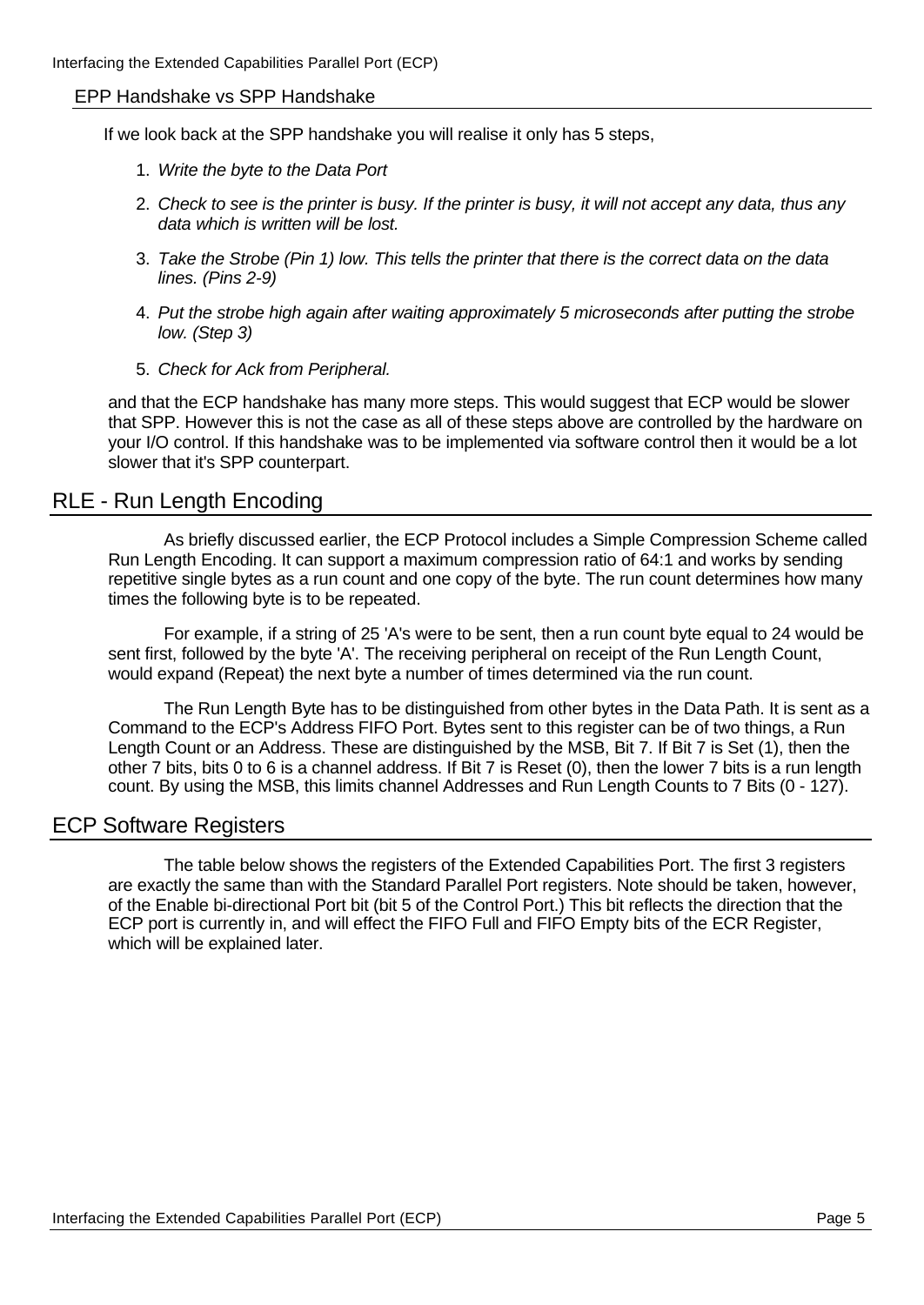Interfacing the Extended Capabilities Parallel Port (ECP)

| <b>Address</b> | <b>Port Name</b>                              | <b>Read/Write</b> |
|----------------|-----------------------------------------------|-------------------|
| Base $+0$      | Data Port (SPP)                               |                   |
|                | ECP Address FIFO (ECP MODE)                   | Read/Write        |
| Base + 1       | Status Port (All Modes)                       | Read/Write        |
| Base $+2$      | Control Port (All Modes)                      | Read/Write        |
| Base $+400h$   | Data FIFO (Parallel Port FIFO Mode)           | Read/Write        |
|                | Data FIFO (ECP Mode)                          | Read/Write        |
|                | <b>Test FIFO (Test Mode)</b>                  | Read/Write        |
|                | Configuration Register A (Configuration Mode) | Read/Write        |
| Base + 401h    | Configuration Register B (Configuration Mode) | Read/Write        |
| Base + 402h    | Extended Control Register (Used by all modes) | Read/Write        |

Table 2 : ECP Registers

### ECP's Extended Control Register (ECR)

The most important register with a Extended Capabilities Parallel Port is the Extended Control Register (ECR) thus we will target it's operation first. This register sets up the mode in which the ECP will run, plus gives status of the ECP's FIFO among other things. You will find the contents of this register below, in more detail.

| <b>Bit</b>     | <b>Function</b>                   |                                |  |
|----------------|-----------------------------------|--------------------------------|--|
| 7:5            | Selects Current Mode of Operation |                                |  |
|                | 000                               | <b>Standard Mode</b>           |  |
|                | 001                               | <b>Byte Mode</b>               |  |
|                | 010                               | <b>Parallel Port FIFO Mode</b> |  |
|                | 011                               | <b>ECP FIFO Mode</b>           |  |
|                | 100                               | <b>EPP Mode</b>                |  |
|                | 101                               | Reserved                       |  |
|                | 110                               | <b>FIFO Test Mode</b>          |  |
|                | 111                               | <b>Configuration Mode</b>      |  |
| 4              | <b>ECP Interrupt Bit</b>          |                                |  |
| 3              | <b>DMA Enable Bit</b>             |                                |  |
| $\overline{2}$ | <b>ECP Service Bit</b>            |                                |  |
| 1              | <b>FIFO Full</b>                  |                                |  |
| Ω              | <b>FIFO Empty</b>                 |                                |  |

Table 3 ECR - Extended Control Register

The three MSB of the Extended Control Register selects the mode of operation. There are 7 possible modes of operation, but not all ports will support all modes. The EPP mode is one such example, not being available on some ports. On the next page is a table of the Modes of Operation.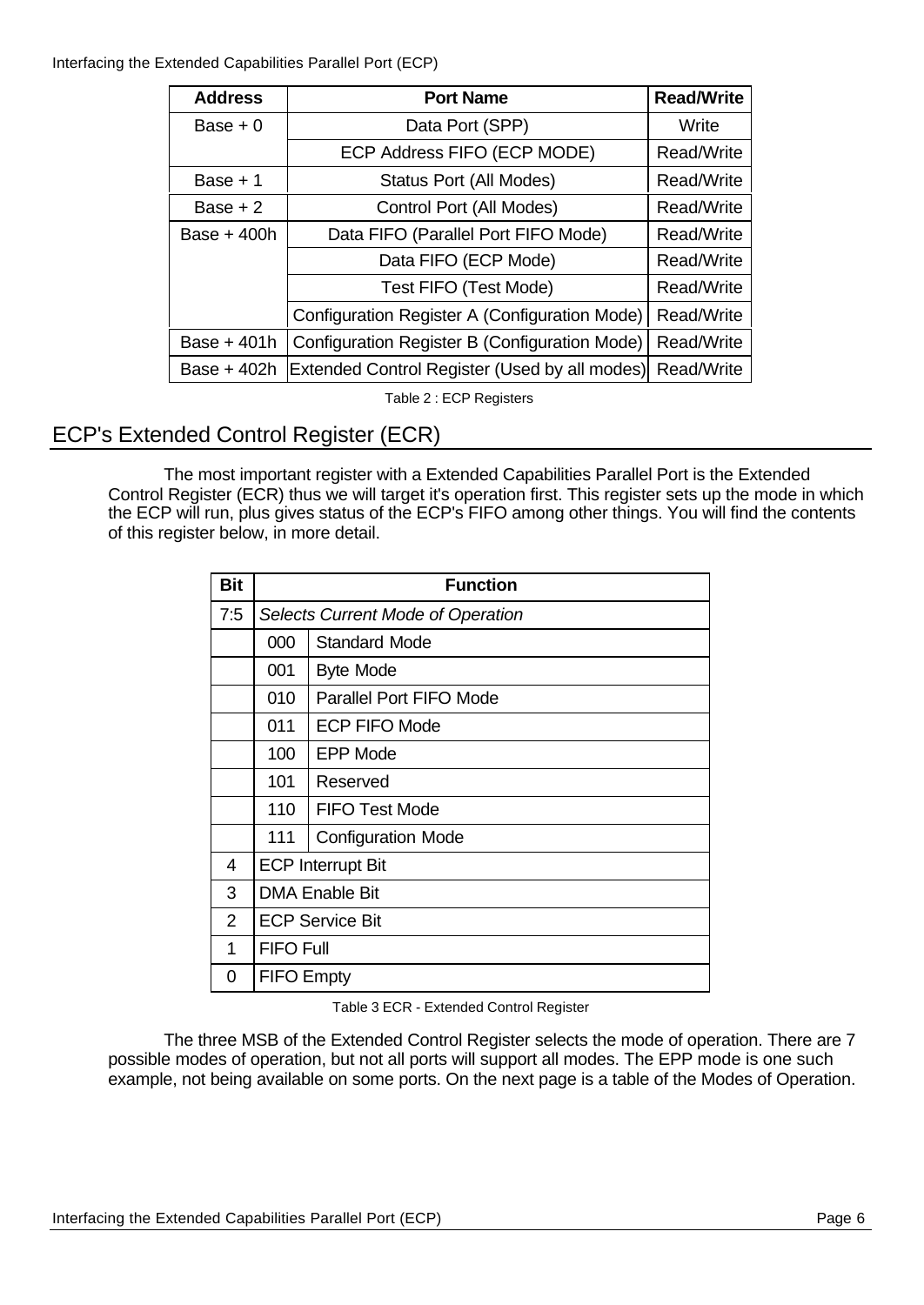| <b>Modes of Operation</b>         |                                                                                                                                                                                                                                                                                                                                                                                                  |  |  |
|-----------------------------------|--------------------------------------------------------------------------------------------------------------------------------------------------------------------------------------------------------------------------------------------------------------------------------------------------------------------------------------------------------------------------------------------------|--|--|
| <b>Standard Mode</b>              | Selecting this mode will cause the ECP port to behave as a<br>Standard Parallel Port, without Bi-directional functionality.                                                                                                                                                                                                                                                                      |  |  |
| Byte Mode /<br>PS/2 Mode          | Behaves as a SPP in Bi-directional (Reverse) mode.                                                                                                                                                                                                                                                                                                                                               |  |  |
| <b>Parallel Port</b><br>FIFO Mode | In this mode, any data written to the Data FIFO will be sent to<br>the peripheral using the SPP handshake. The hardware will<br>generate the handshaking required. Useful with non-ECP<br>devices such as Printers. You can have some of the features<br>of ECP like FIFO buffers and hardware generation of<br>handshaking but with the existing SPP handshake instead of<br>the ECP handshake. |  |  |
| ECP FIFO<br>Mode                  | Standard Mode for ECP use. This mode uses the ECP<br>Handshake, already described.                                                                                                                                                                                                                                                                                                               |  |  |
| EPP Mode /<br>Reserved            | On some chipsets, this mode will enable EPP to be used.<br>While on others, this mode is still reserved.                                                                                                                                                                                                                                                                                         |  |  |
| Reserved                          | <b>Currently Reserved.</b>                                                                                                                                                                                                                                                                                                                                                                       |  |  |
| <b>FIFO</b> Test<br>Mode          | While in this mode, any data written to the Test FIFO<br>Register will be placed into the FIFO and any data read from<br>the Test FIFO register will be read from the FIFO buffer. The<br>FIFO Full/Empty Status Bits will reflect their true value, thus<br>FIFO depth, among other things can be determined in this<br>mode.                                                                   |  |  |
| Configuration<br>Mode             | In this mode, the two configuration registers, cnfgA & cnfgB<br>become available at their designated Register Addresses.                                                                                                                                                                                                                                                                         |  |  |

As outlined above, when the port is set to operate in Standard Mode, it will behave just like a Standard Parallel Port (SPP) with no bi-directional data transfer. If you require bi-directional transfer, then set the mode to Byte Mode. The Parallel Port FIFO mode and ECP FIFO mode both use hardware to generate the necessary handshaking signals. The only difference between each mode is that The Parallel Port FIFO Mode uses SPP handshaking, thus can be used with your SPP printer. ECP FIFO mode uses ECP handshaking.

The FIFO test mode can be used to test the capacity of the FIFO Buffers as well as to make sure they function correctly. When in FIFO test mode, any byte which is written to the TEST FIFO (Base + 400h) is placed into the FIFO buffer and any byte which is read from this register is taken from the FIFO Buffer. You can use this along with the FIFO Full and FIFO Empty bits of the Extended Control Register to determine the capacity of the FIFO Buffer. This should normally be about 16 Bytes deep.

The other Bits of the ECR also play an important role in the operation of the ECP Port. The ECP Interrupt Bit, (Bit 4) enables the use of Interrupts, while the DMA Enable Bit (Bit 3) enables the use of Direct Memory Access. The ECP Service Bit (Bit 2) shows if an interrupt request has been initiated. If so, this bit will be set. Resetting this bit is different with different chips. Some require you to Reset the Bit, e.g. Write a Zero to it. Others will reset once the Register has been read.

The FIFO Full (Bit 1) and FIFO Empty (Bit 0) show the status of the FIFO Buffer. These bits are direction dependent, thus note should be taken of the Control Register's Bit 5. If bit 0 (FIFO Empty) is set, then the FIFO buffer is completely empty. If Bit 1 is set then the FIFO buffer is Full. Thus, if neither bit 0 or 1 is set, then there is data in FIFO, but is not yet full. These bits can be used in FIFO Test Mode, to determine the capacity of the FIFO Buffer.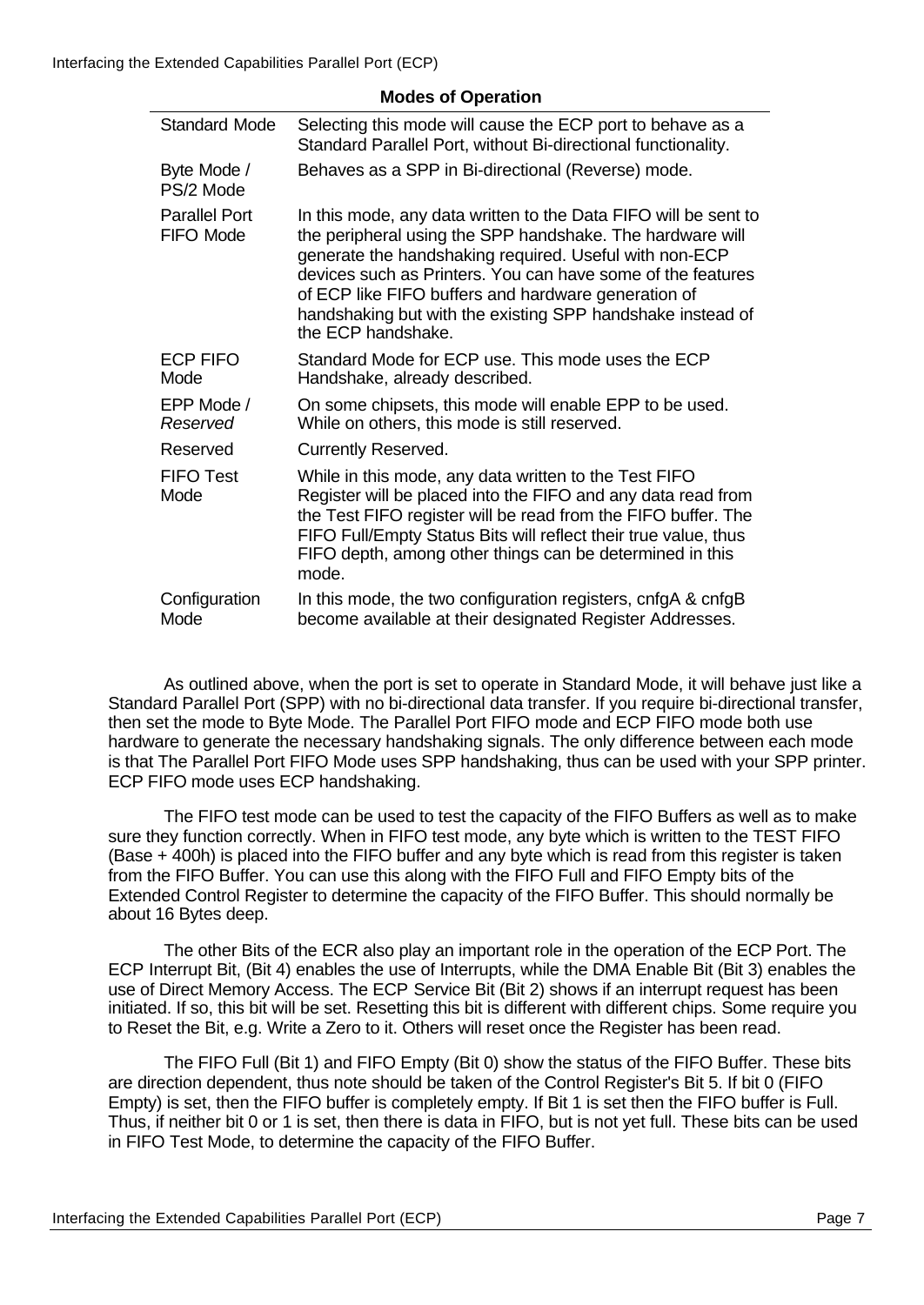#### ECP's Configuration Register A (cnfgA)

Configuration Register A is one of two configuration registers which the ECP Port has. These Configuration Registers are only accessible when the ECP Port is in Configuration Mode. (See Extended Control Register) CnfgA can be accessed at Base + 400h.

| <b>Bit</b>     | <b>Function</b>                            |                                                                                                  |  |  |
|----------------|--------------------------------------------|--------------------------------------------------------------------------------------------------|--|--|
| $\overline{7}$ | $\mathbf{1}$                               | Interrupts are level triggered                                                                   |  |  |
|                | $\overline{0}$                             | Interrupts are edge triggered (Pulses)                                                           |  |  |
| 6:4            | 00h                                        | Accepts Max. 16 Bit wide words                                                                   |  |  |
|                | 01h                                        | Accepts Max. 8 Bit wide words                                                                    |  |  |
|                | 02h                                        | Accepts Max. 32 Bit wide words                                                                   |  |  |
|                | 03h:07h                                    | Reserved for future expansion                                                                    |  |  |
| 3              | Reserved                                   |                                                                                                  |  |  |
| $\overline{2}$ |                                            | Host Recovery: Pipeline/Transmitter Byte included in FIFO?                                       |  |  |
|                | $\Omega$                                   | In forward direction, the 1 byte in the transmitter pipeline<br>doesn't affect FIFO Full.        |  |  |
|                | 1                                          | In forward direction, the 1 byte in the transmitter pipeline is<br>include as part of FIFO Full. |  |  |
| 1:0            | Host Recovery: Unsent byte(s) left in FIFO |                                                                                                  |  |  |
|                | $00\,$                                     | <b>Complete Pword</b>                                                                            |  |  |
|                | 01                                         | 1 Valid Byte                                                                                     |  |  |
|                | 10                                         | 2 Valid Bytes                                                                                    |  |  |
|                | 11                                         | 3 Valid Bytes                                                                                    |  |  |

Table 4 ECR - Configuration Register A

Configuration Register A can be read to find out a little more about the ECP Port. The MSB, shows if the card generates level interrupts or edge triggered interrupts. This will depend upon the type of bus your card is using. Bits 4 to 6, show the buses width within the card. Some cards only have a 8 bit data path, while others may have a 32 or 16 bit width. To get maximum efficiency from your card, the software can read the status of these bits to determine the Maximum Word Size to output to the port.

The 3 LSB's are used for Host Recovery. In order to recover from an error, the software must know how many bytes were sent, by determining if there are any bytes left in the FIFO. Some implementations may include the byte sitting in the transmitter register, waiting to be sent as part of the FIFO's Full Status, while others may not. Bit 2 determines weather or not this is the case.

The other problem is that the Parallel Ports output is only 8 bits wide, and that you many be using 16 bit or 32 bit I/O Instructions. If this is the case, then part of your Port Word (Word you sent to port) may be sent. Therefore Bits 0 and 1 give an indication of the number of valid bytes still left in the FIFO, so that you can retransmit these.

#### ECP's Configuration Register B (cnfgB)

Configuration Register B, like Configuration Register A is only available when the ECP Port is in Configuration Mode. When in this mode, cnfgB resides at Base + 401h. On the next page you will find the make-up of the cnfgB Register.